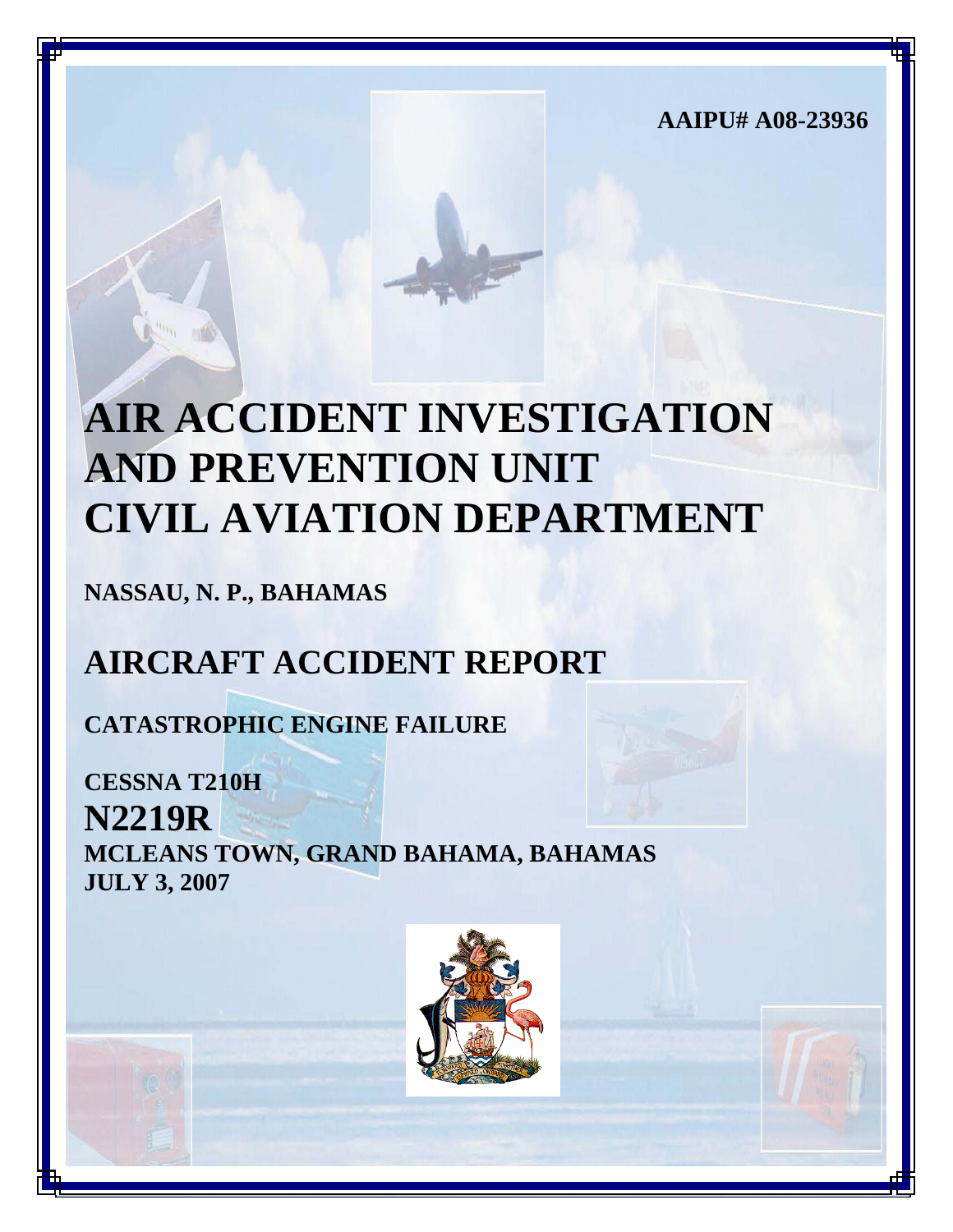

**Bahamas Department of Civil Aviation Air Accident Investigation and Prevention Unit P. O. Box AP-59244 Lynden Pindling International Airport Nassau N. P., Bahamas**

### **AIRCRAFT ACCIDENT REPORT**

**CESSNA T210H N2219R**

### **CATASTROPHIC ENGINE FAILURE MCCLEANS TOWN, GRAND BAHAMA, BAHAMAS JULY 3, 2007**

**AAIPU# A08-23936 Adopted April 30, 2010**

Abstract: This report presents the circumstances surrounding the catastrophic engine failure, loss of control and crash of N2219R, a Cessna T210H aircraft while the aircraft was enroute from Treasure Cay Int'l Airport, Treasure Cay, Abaco, Bahamas to Amelia Island, via Fort Pierce, Florida, USA.



Air Accident Investigation Report Draft Final Report April 30, 2010 Page 2 of 31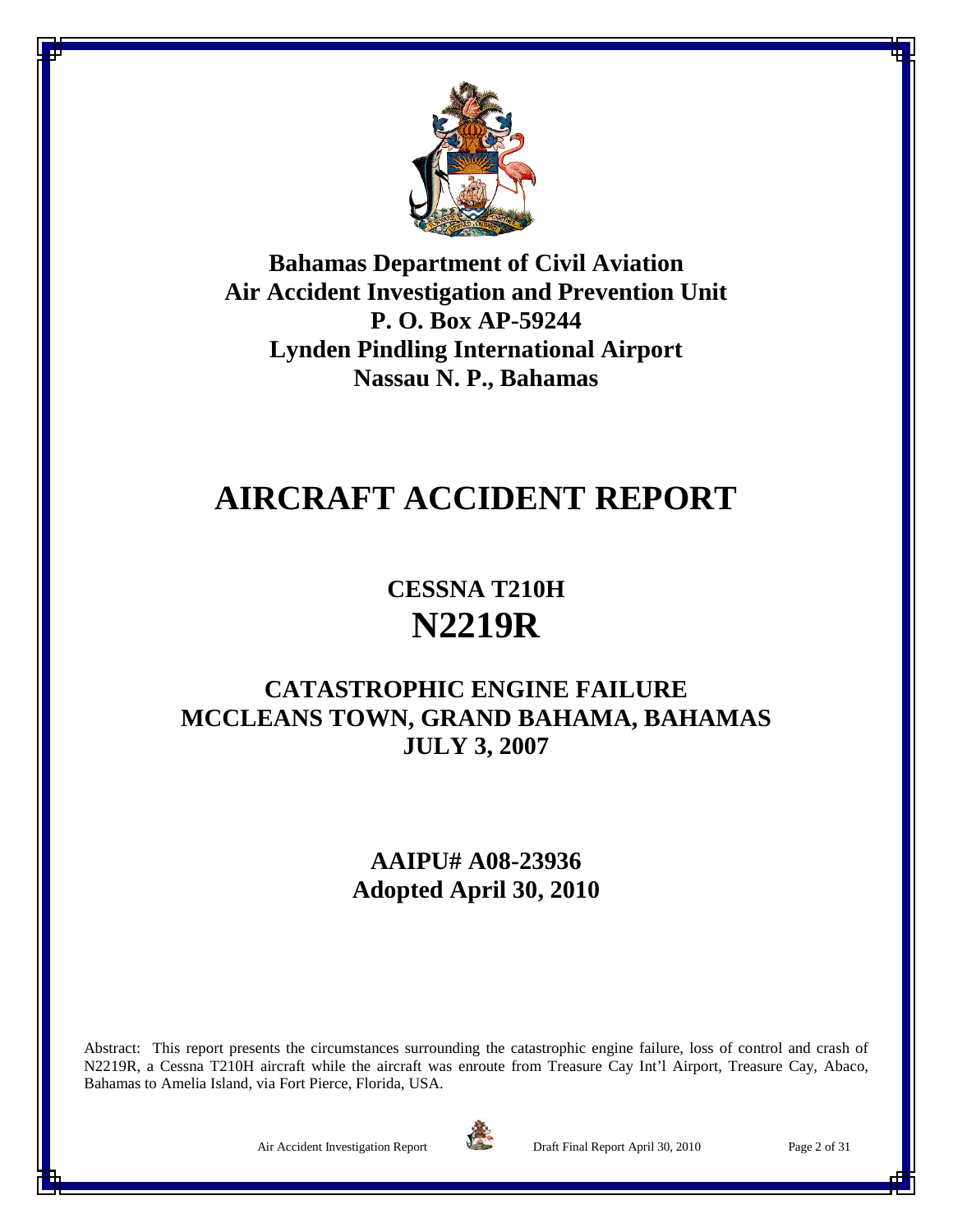

### **Bahamas Department of Civil Aviation Air Accident Investigation and Prevention Unit**

### **Table of Contents**

| 1.0   |  |  |  |  |  |
|-------|--|--|--|--|--|
| 1.1   |  |  |  |  |  |
| 1.2   |  |  |  |  |  |
| 1.3   |  |  |  |  |  |
| 1.4   |  |  |  |  |  |
| 1.5   |  |  |  |  |  |
| 1.6   |  |  |  |  |  |
| 1.6.1 |  |  |  |  |  |
| 1.7   |  |  |  |  |  |
| 1.8   |  |  |  |  |  |
| 1.9   |  |  |  |  |  |
| 1.10  |  |  |  |  |  |
| 1.11  |  |  |  |  |  |
| 1.12  |  |  |  |  |  |
| 1.13  |  |  |  |  |  |
| 1.14  |  |  |  |  |  |
| 1.15  |  |  |  |  |  |
| 1.16  |  |  |  |  |  |
|       |  |  |  |  |  |
|       |  |  |  |  |  |
| 1.17  |  |  |  |  |  |
| 2.0   |  |  |  |  |  |
| 2.1   |  |  |  |  |  |
| 2.2   |  |  |  |  |  |
| 3.0   |  |  |  |  |  |
| 3.1   |  |  |  |  |  |
| 3.2   |  |  |  |  |  |

Air Accident Investigation Report

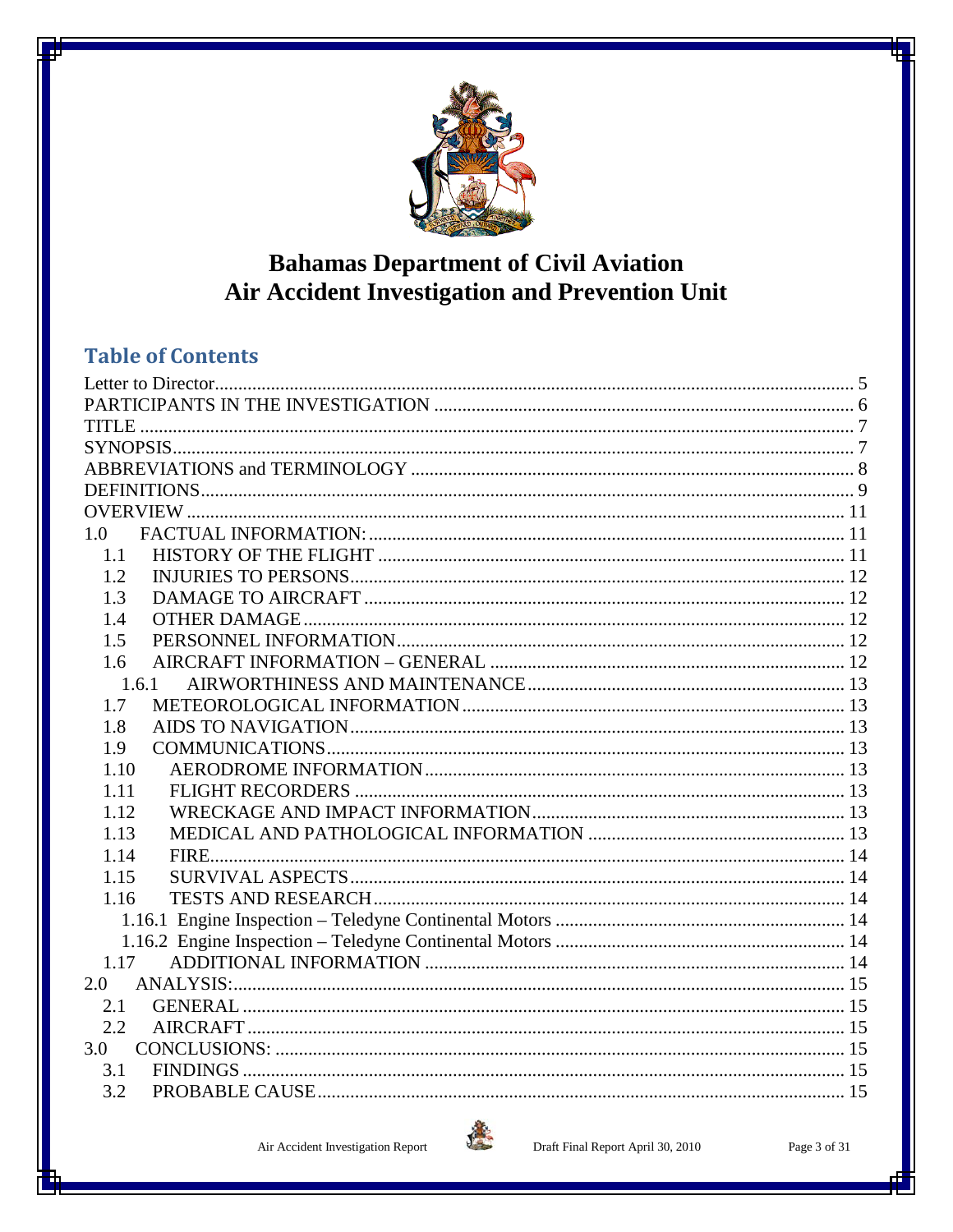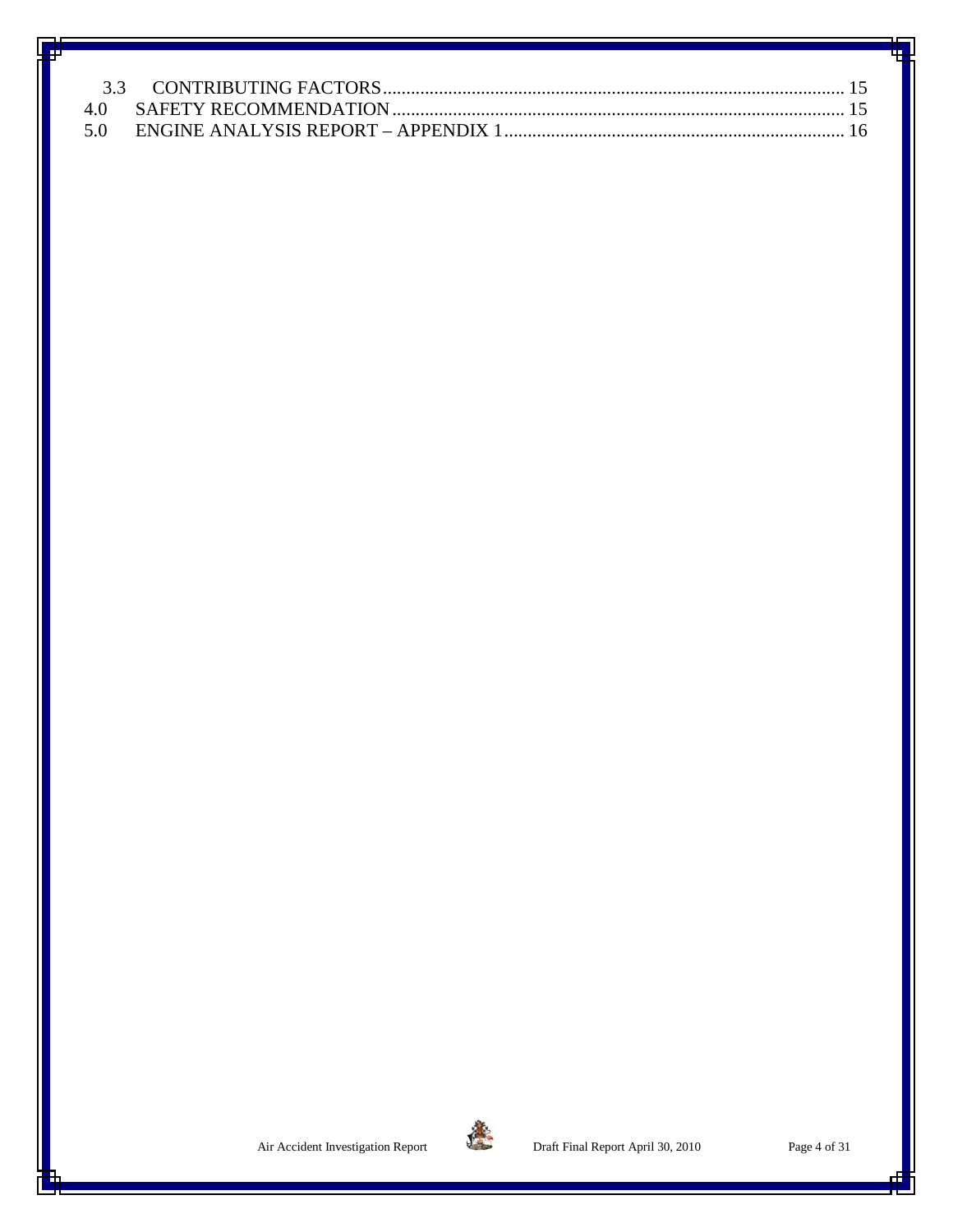<span id="page-4-0"></span>Letter to Director

April 15, 2008

Mr. Cyril Saunders **Director** Civil Aviation Department Seaban House Crawford Street, Oakes Field P.O. Box N-975 Nassau, N.P., Bahamas

Sir

The attached report summarizes the investigation into the circumstances of the accident involving Cessna T210H United States Registration N2219R, registered to Tropical Aviation II, Pompano Beach, Florida. This accident occurred near McLean's Town, Grand Bahama on July 3, 2007.

This report is submitted pursuant to Part XII, Regulation 80, and Schedule 19 of the Bahamas Civil Aviation (Safety) Regulation (CASR 2001) and in accordance with Annex 13 to the Convention on International Civil Aviation Organization (ICAO).

In accordance with Annex 13 to the Convention on International Civil Aviation (ICAO), and Schedule 19 of the Bahamas Civil Aviation (Safety) Regulations (CASR April 17, 2001), the fundamental purpose of such investigations is to determine the circumstances and causes of these events, with a view to the preservation of life and the avoidance of similar occurrences in the future. It is not the purpose of such investigations to apportion blame or liability.

This information is published to inform the aviation industry and the public of the circumstances surrounding this accident. The contents of this Report may be subjected to alterations or corrections if additional information becomes available.

> Delvin R. Major Investigator in Charge Flight Standards Inspectorate Department of Civil Aviation (Bahamas)

\_\_\_\_\_\_\_\_\_\_\_\_\_\_\_\_\_\_\_\_\_\_\_\_\_\_\_\_\_\_\_\_\_\_\_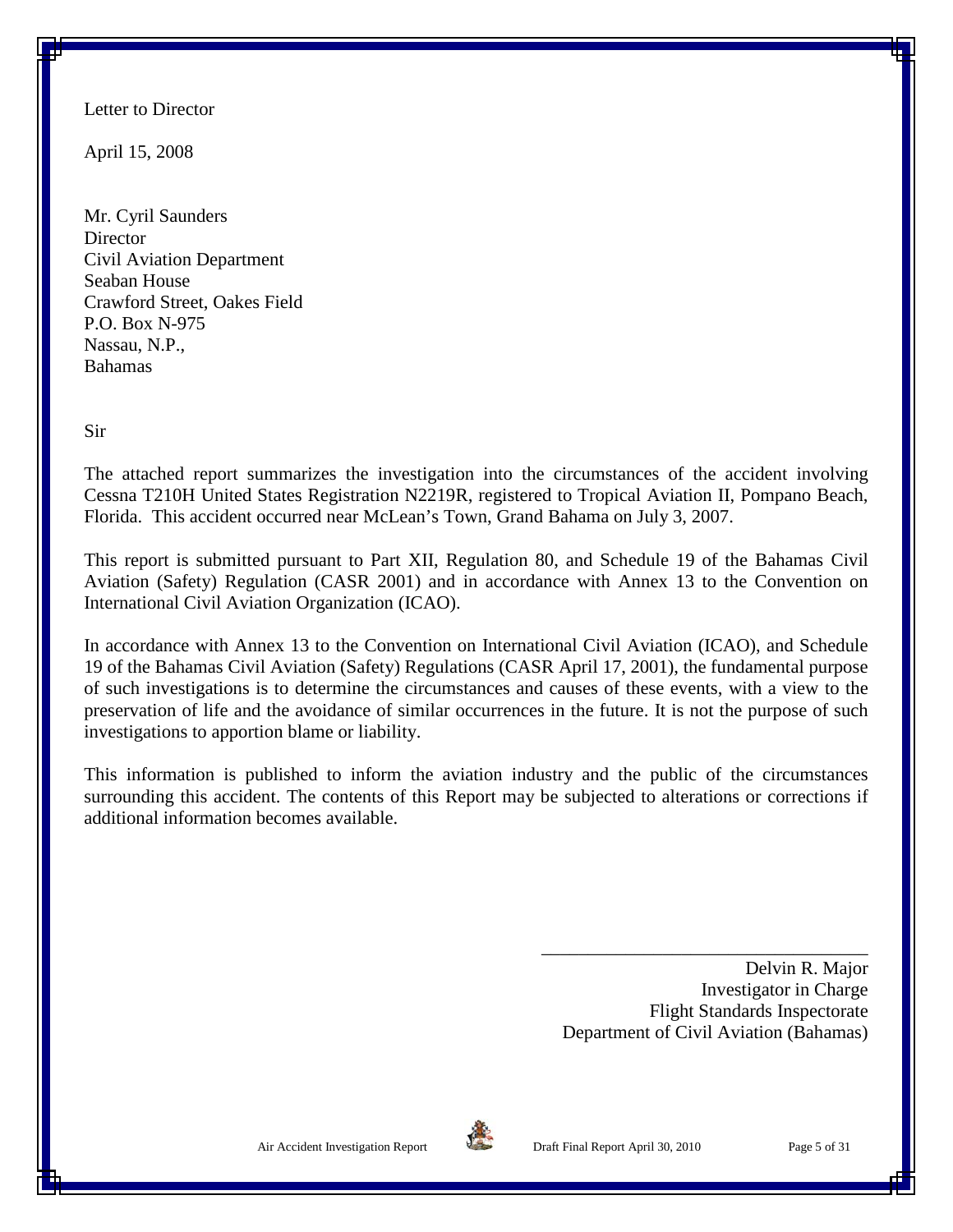#### <span id="page-5-0"></span>**PARTICIPANTS IN THE INVESTIGATION**

| Delvin R. Major<br><b>Philip C. Romer</b><br>Dion Q. Demeritte | <b>Flight Standards Inspectorate</b><br><b>Flight Standards Inspectorate</b><br><b>Flight Standards Inspectorate</b> | $\bf{H}\bf{C}$<br><b>Airworthiness</b><br><b>Airworthiness</b> |
|----------------------------------------------------------------|----------------------------------------------------------------------------------------------------------------------|----------------------------------------------------------------|
| <b>Timothy Monville</b>                                        | <b>National Transportation Safety Board</b>                                                                          | <b>Senior Air Safety Investigator</b>                          |
| <b>Josh Cawthra</b>                                            | <b>Teledyne Continental Motors</b>                                                                                   |                                                                |
| <b>Mike Koonce</b>                                             | <b>Cessna Aircraft Company</b>                                                                                       |                                                                |

**Wellington Moultrie - Freeport Airport Company Freeport, Bahamas ATC**

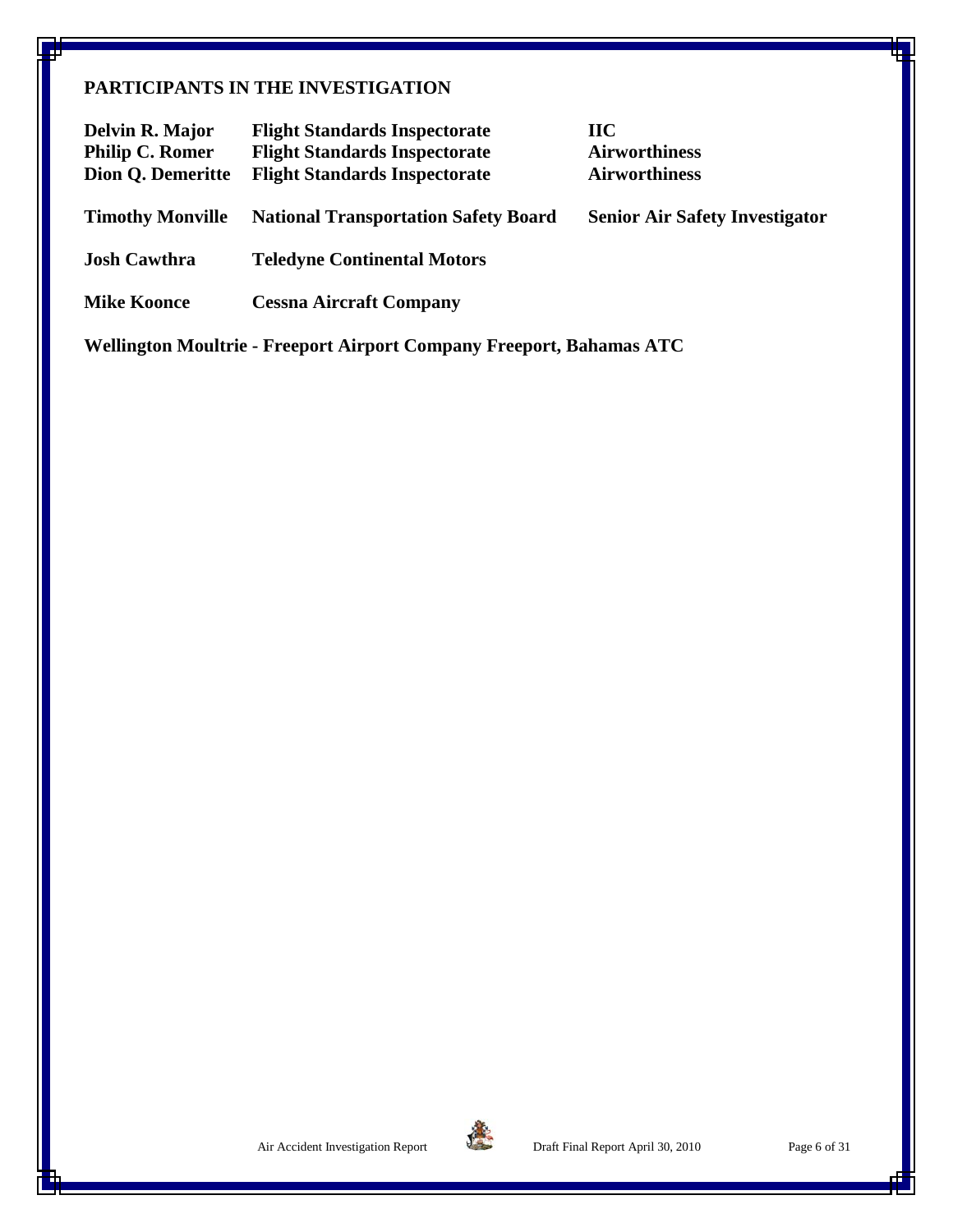

### FLIGHT STANDARDS INSPECTORATE BAHAMAS CIVIL AVIATION DEPARTMENT

<span id="page-6-0"></span>**TITLE**

<span id="page-6-1"></span>

| <b>Registered Owner:</b>          | <b>Tropical Aviation II</b>                                                                                                   |  |  |  |  |
|-----------------------------------|-------------------------------------------------------------------------------------------------------------------------------|--|--|--|--|
| <b>Manufacturer:</b>              | Cessna Aircraft                                                                                                               |  |  |  |  |
| <b>Model:</b>                     | <b>T210H</b>                                                                                                                  |  |  |  |  |
| <b>Place of Accident:</b>         | McCleans Town, Grand Bahama                                                                                                   |  |  |  |  |
| <b>Nationality:</b>               | <b>United States of America</b>                                                                                               |  |  |  |  |
| <b>Registration:</b>              | N2219R                                                                                                                        |  |  |  |  |
| <b>Date of Accident:</b>          | July 3, 2007                                                                                                                  |  |  |  |  |
| <b>SYNOPSIS</b>                   |                                                                                                                               |  |  |  |  |
| <b>Notification:</b>              | DCA, FSI, NTSB, FAA,                                                                                                          |  |  |  |  |
| <b>Investigating Authority:</b>   | <b>Civil Aviation Department</b><br>Air Accident Investigation and Prevention Unit                                            |  |  |  |  |
| <b>Investigator in Charge:</b>    | Delvin R. Major                                                                                                               |  |  |  |  |
| <b>Accredited Representative:</b> | Mr. William Standing - FAA<br>Mr. Jose Obregon - NTSB<br><b>Teledyne Continental Motors</b><br><b>Cessna Aircraft Company</b> |  |  |  |  |
| <b>Releasing Authority:</b>       | Civil Aviation Department                                                                                                     |  |  |  |  |

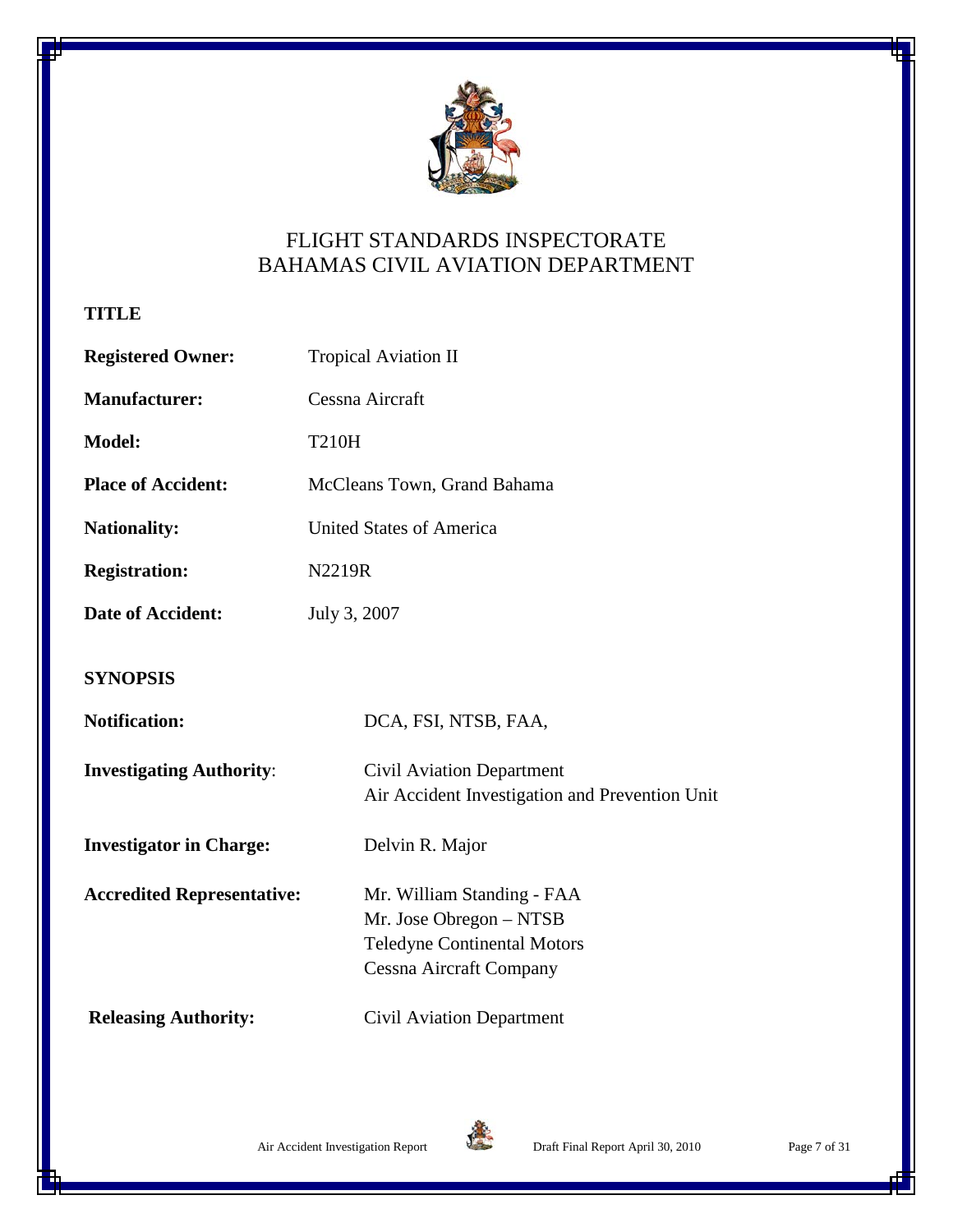#### <span id="page-7-0"></span>**ABBREVIATIONS and TERMINOLOGY**

| <b>ADDS</b>   | Aviation Digital Data Service - Report by Meteorological Department |
|---------------|---------------------------------------------------------------------|
| <b>AIS</b>    | <b>Automatic Information Services</b>                               |
| <b>ATS</b>    | <b>Air Traffic Services</b>                                         |
| <b>BDCA</b>   | Bahamas Department of Civil Aviation                                |
| CASR          | Bahamas Civil Aviation (Safety) Regulations (April 17, 2001)        |
| $C \circ f A$ | <b>Certificate of Airworthiness</b>                                 |
| $C$ of $R$    | Certificate of Registration                                         |
| CG            | Center of Gravity                                                   |
| <b>CVR</b>    | Cockpit Voice Recorder                                              |
| <b>DCA</b>    | Director of Civil Aviation                                          |
| <b>DFDR</b>   | Digital Flight Data Recorder                                        |
| CAD           | <b>Civil Aviation Department</b>                                    |
| <b>EST</b>    | Eastern Standard Time (-5 hours (-4DT) to convert from UTC)         |
| <b>FAA</b>    | <b>Federal Aviation Administration</b>                              |
| <b>FSI</b>    | <b>Flight Standards Inspectorate</b>                                |
| <b>FSS</b>    | <b>Flight Service Station</b>                                       |
| <b>ICAO</b>   | <b>International Civil Aviation Organization</b>                    |
| <b>ILS</b>    | <b>Instrument Landing System</b>                                    |
| <b>IFR</b>    | <b>Instrument Flight Rules</b>                                      |
| <b>IMC</b>    | <b>Instrument Meteorological Condition</b>                          |
| <b>MALSF</b>  | Medium-intensity Approach Lighting System (with sequenced flashers) |
| <b>MCM</b>    | Maintenance Control Manual                                          |
| <b>MET</b>    | Meteorological Office / Department                                  |
| <b>METAR</b>  | Weather Report furnished by Meteorological Department               |
| <b>MIRL</b>   | Medium Intensity Runway Lights                                      |
| <b>MYGF</b>   | ICAO Airport Designation - Freeport, Grand Bahama, Bahamas          |
| <b>NDB</b>    | Non-directional Beacon                                              |
| NM or nm      | <b>Nautical Miles</b>                                               |
| <b>NTSB</b>   | <b>National Transportation Safety Board</b>                         |
| <b>PAPI</b>   | Precision Approach Path Indicator                                   |
| <b>SEP</b>    | <b>Survival and Emergency Procedures Training</b>                   |
| <b>USA</b>    | <b>United States of America</b>                                     |
| <b>VFR</b>    | <b>Visual Flight Rules</b>                                          |
| <b>VOR</b>    | (Very High Frequency) Omni-directional Range Station                |
| <b>VMC</b>    | <b>Visual Meteorological Conditions</b>                             |
| <b>UTC</b>    | <b>Universal Coordinated Time</b>                                   |
| Z             | Zulu time                                                           |
|               |                                                                     |

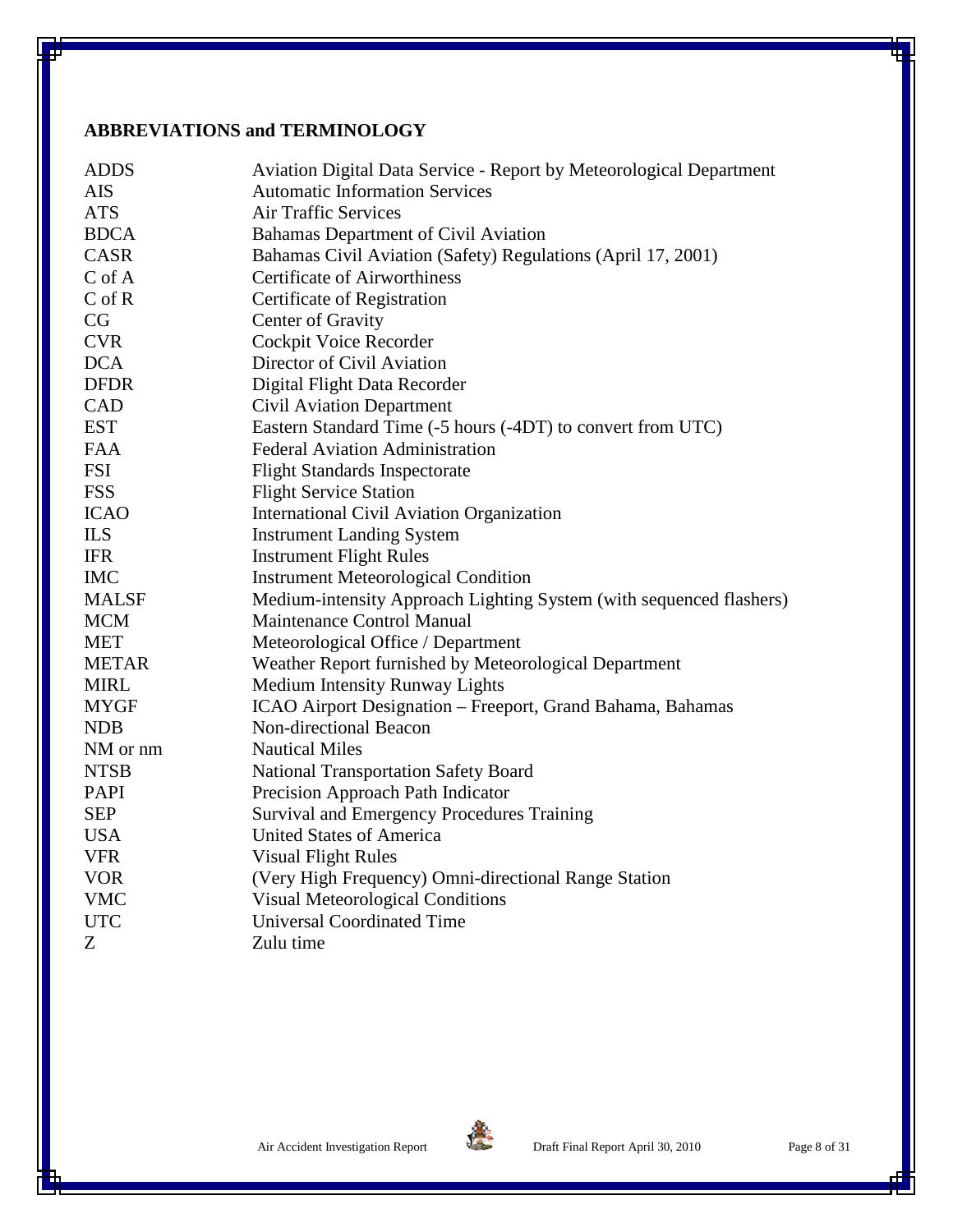#### <span id="page-8-0"></span>**DEFINITIONS**

When the following terms are used in the Standards and Recommended Practices for Aircraft Accident and Incident Investigation, they have the following meaning:

**Accident.** An occurrence associated with the operation of an aircraft which takes place between the time any person boards the aircraft with the intention of flight until such time as all such persons have disembarked, in which:

a) a person is fatally or seriously injured as a result of:

— being in the aircraft, or

— direct contact with any part of the aircraft, including parts which have become detached from the aircraft, or

— direct exposure to jet blast, except when the injuries are from natural causes, self inflicted or inflicted by other persons, or when the injuries are to stowaways hiding outside the areas normally available to the passengers and crew; or

b) the aircraft sustains damage or structural failure which:

— adversely affects the structural strength, performance or flight characteristics of the aircraft, and

— would normally require major repair or replacement of the affected component, except for engine failure or damage, when the damage is limited to the engine, its cowlings or accessories; or for damage limited to propellers, wing tips, antennas, tires, brakes, fairings, small dents or puncture holes in the aircraft skin; or

c) the aircraft is missing or is completely inaccessible.

Note 1.— For statistical uniformity only, an injury resulting in death within thirty days of the date of the accident is classified as a fatal injury by ICAO.

Note 2.— An aircraft is considered to be missing when the official search has been terminated and the wreckage has not been located.

**Accredited representative.** A person designated by a State, on the basis of his or her qualifications, for the purpose of participating in an investigation conducted by another State.

**Adviser**. A person appointed by a State, on the basis of his or her qualifications, for the purpose of assisting its accredited representative in an investigation.

**Aircraft.** Any machine that can derive support in the atmosphere from the reactions of the air other than the reactions of the air against the earth's surface.

**Causes.** Actions, omissions, events, conditions, or a combination thereof, which led to the accident or incident.

**Fatal injury**. - means any injury which results in death within 30 days of the accident.

**Flight recorder.** Any type of recorder installed in the aircraft for the purpose of complementing accident/incident investigation.

Incident. An occurrence, other than an accident, associated with the operation of an aircraft which affects or could affect the safety of operation.

Note.— The types of incidents which are of main interest to the International Civil Aviation Organization for accident prevention studies are listed in the Accident/Incident Reporting Manual (Doc 9156).

**Investigation.** A process conducted for the purpose of accident prevention which includes the gathering and analysis of information, the drawing of conclusions, including the determination of causes and, when appropriate, the making of safety recommendations.

**Investigator-in-charge.** A person charged, on the basis of his or her qualifications, with the responsibility for the organization, conduct and control of an investigation.

Note.— Nothing in the above definition is intended to preclude the functions of an investigator-in-charge being assigned to a commission or other body.

**Maximum mass.** Maximum certificated take-off mass.





Air Accident Investigation Report **Draft Final Report April 30, 2010** Page 9 of 31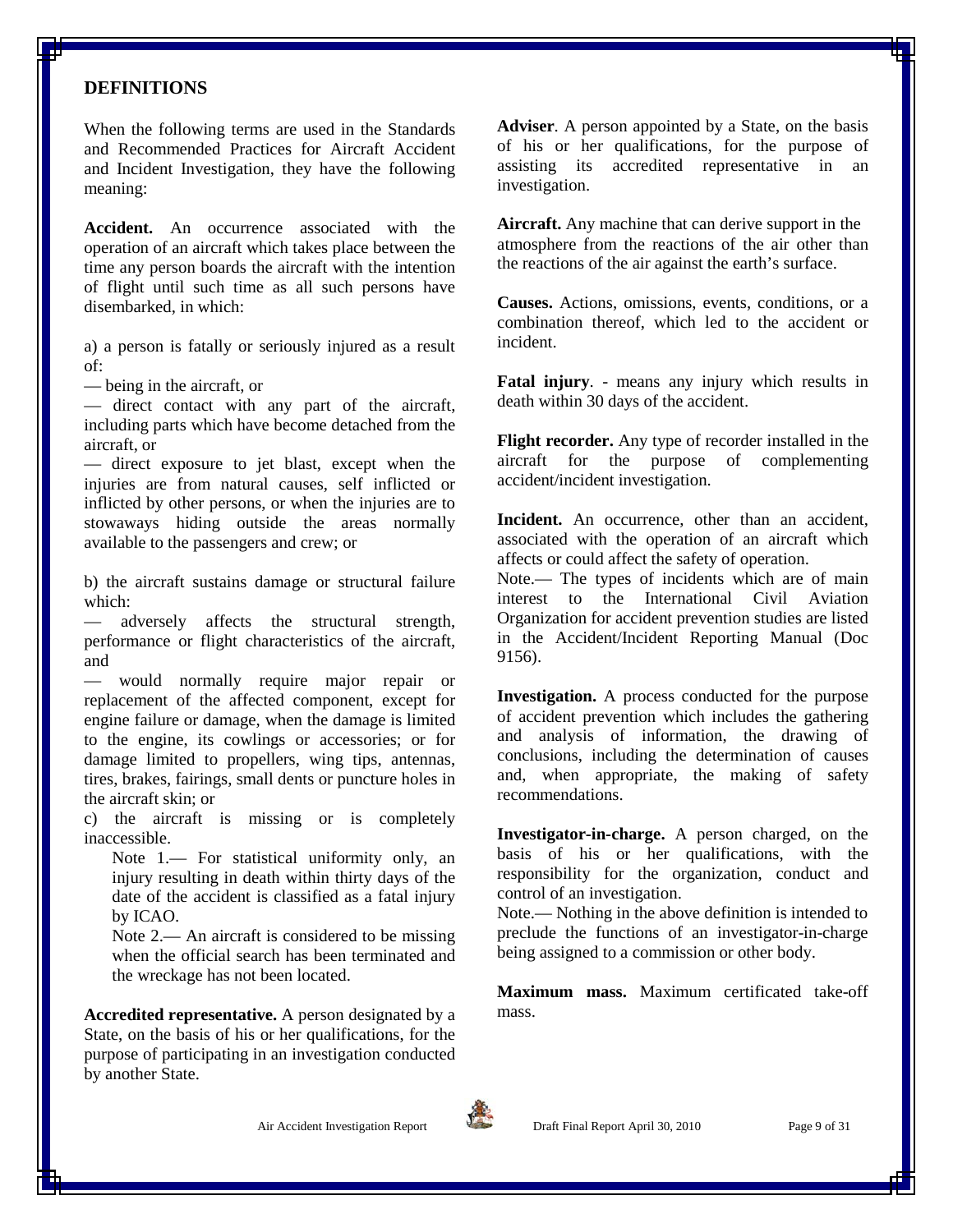**Operator.** A person, organization or enterprise engaged in or offering to engage in an aircraft operation.

**Preliminary Report.** The communication used for the prompt dissemination of data obtained during the early stages of the investigation.

**Safety recommendation.** A proposal of the accident investigation authority of the State conducting the investigation, based on information derived from the investigation, made with the intention of preventing accidents or incidents.

**Serious incident.** An incident involving circumstances indicating that an accident nearly occurred.

Note 1.— The difference between an accident and a serious incident lies only in the result.

Note 2.— Examples of serious incidents can be found in Attachment C of Annex 13 and in the Accident/Incident Reporting Manual (Doc 9156).

**Serious injury.** An injury which is sustained by a person in an accident and which:

a) requires hospitalization for more than 48 hours,

commencing within seven days from the date the injury was received; or

b) results in a fracture of any bone (except simple fractures of fingers, toes or nose); or

c) involves lacerations which cause severe hemorrhage, nerve, muscle or tendon damage; or

d) involves injury to any internal organ; or

e) involves second or third degree burns, or any burns affecting more than 5 per cent of the body surface; or f) involves verified exposure to infectious substances or injurious radiation.

**State of Design.** The State having jurisdiction over the organization responsible for the type design.

**State of Manufacture.** The State having jurisdiction over the organization responsible for the final assembly of the aircraft.

**State of Occurrence.** The State in the territory of which an accident or incident occurs.

**State of the Operator.** The State in which the operator's principal place of business is located or, if there is no such place of business, the operator's permanent residence.

**State of Registry.** The State on whose register the aircraft is entered.

Note.— In the case of the registration of aircraft of an international operating agency on other than a national basis, the States constituting the agency are jointly and severally bound to assume the obligations which, under the Chicago Convention, attach to a State of Registry. See, in this regard,

the Council Resolution of 14 December 1967 on Nationality and Registration of Aircraft Operated by International Operating Agencies which can be found in Policy and Guidance Material on the Economic Regulation of International

**"State of Design"** - The State having jurisdiction over the organization responsible for the type design

**"State of Manufacture"** - The State having jurisdiction over the organization responsible for the final assembly of the aircraft.

**"Substantial damage"** - means damage or failure which adversely affects the structural strength, performance, or flight characteristics of the aircraft, and which would normally require major repair or replacement of the affected component. Engine failure or damage limited to an engine if only one engine fails or is damaged, bent failings or cowling, dented skin, small punctured holes in the skin or fabric, ground damage to rotor or propeller blades, and damage to landing gear, wheels, tires, flaps, engine accessories, brakes, or wingtips are not considered "substantial damage" for the purpose of this Report.

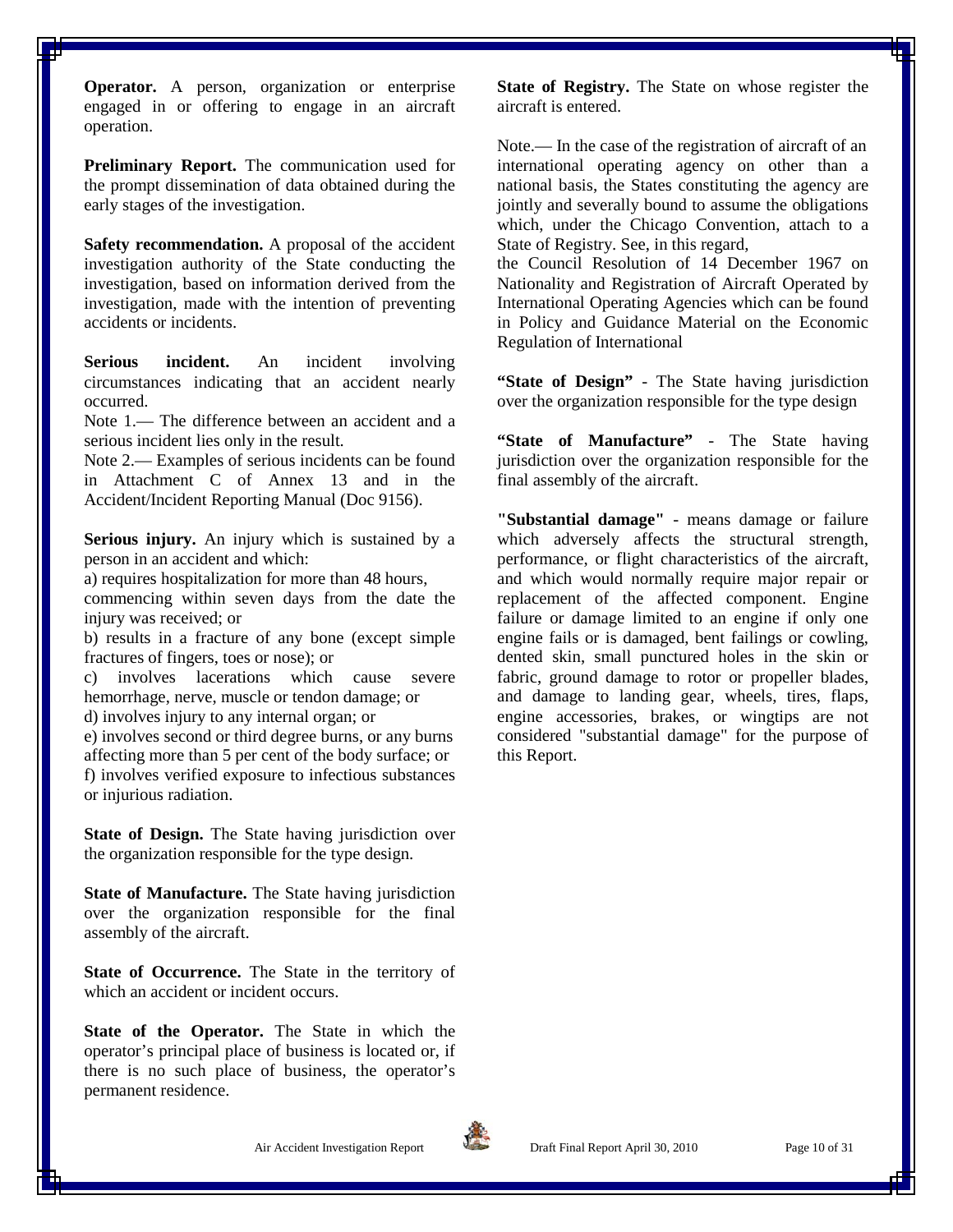#### <span id="page-10-0"></span>**OVERVIEW**

On July 3, 2007, the NTSB Miami Field Office informed the Flight Standards Inspectorate at Lynden Pindling International Airport that Miami Center reported that aircraft N2219R, a Cessna 210 aircraft, was down. This information was later confirmed by the Grand Bahama Airport Company Limited Air Traffic Control (ATC) Freeport, Grand Bahama.

ATC reported that aircraft N2219R declared a mayday on frequency 126.50 at 1254Z and stated that he will try and land on a road that he saw. At 1304Z the pilot reported that he was unsure of his exact location. A pilot in the area estimated the aircraft position as approximately 38 DME East of Freeport Int'l Airport. Between 1304Z and 1306Z communication was lost with the aircraft. Bahamasair Flight 311 reported at 1306Z that at 2,000 feet AGL, a strong ELT signal was picked up at a location approximately 23 DME on the 093 degree radial of the Freeport VOR.

At 1308Z Bahamasair Flight BHS 311 relayed information from Western Air Flight 704, that they had "spotted the wreckage, saw billows of smoke and that the aircraft appeared to have crashed nose first in the pine forest." FLT 704 further reported that "the tail of the aircraft was sticking up in the air and that the aircraft was approximately 3 miles inland, in the pine forest between McLean's Town and Pelican Point."

Crash and rescue services were dispatched to the area and upon reaching the site found no occupants. It was later learnt that the pilot had made his way thru the forest to the main road where he was picked up by a passing vehicle and taken to the Rand Memorial Hospital.

Information gathered later revealed that the pilot (the sole occupant) was on a VFR flight plan from Treasure Cay, Abaco, Bahamas to Amelia Island via a stop in Ft. Pierce, Florida to clear US Authorities. The weather in the area of the crash site, around the time of the accident, was reported as Visual Meteorological Conditions (VMC). The aircraft hit several trees prior to contact with the ground. It caught fire and exploded several seconds later. It was destroyed by post impact fire. The wreckage is located at coordinates N26˚ 40'735" and W 078˚00'565". The aircraft came to rest on a Magnetic heading of 265˚.



The FAA NTSB, Engine and Aircraft Manufacturers were notified.

#### <span id="page-10-1"></span>1.0 FACTUAL INFORMATION:

#### <span id="page-10-2"></span>1.1 HISTORY OF THE FLIGHT

Cessna T210H, United States Registration N2219R, was a private flight which originated from Treasure Cay, Abaco, Bahamas direct to Amelia Island via Ft. Pierce, Florida.

Enroute to Amelia Island the pilot who declared a mayday on 126.5 indicated that he had lost an engine and was going down. The wreckage was located near McLean's Town, Grand Bahama approximately 3 miles off the main road, in the pine forest.

The pilot in an interview after the accident stated that while level at 8,500 ft enroute to Amelia Island, Florida the aircraft engine started sputtering. The pilot further stated that he observed his engine instruments and everything looked normal and within limitations.

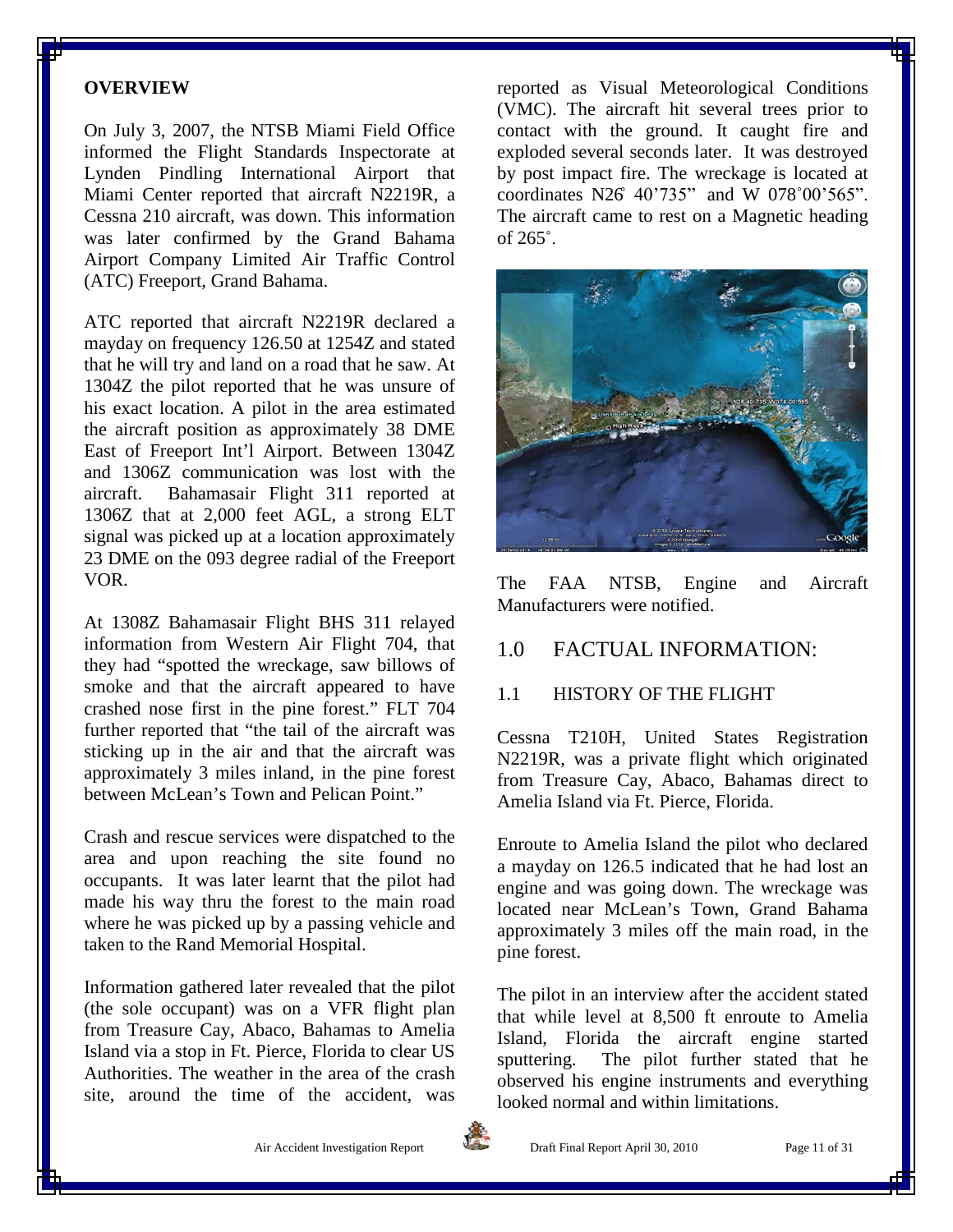Shortly thereafter, a loud boom was heard and the windshield was covered with oil. The pilot stated that he got the checklist, followed it and proceeded to look for a place to land thru the part of the windshield that was not totally covered in oil. There was no smoke or fire present at this time.

The aircraft was prepared and configured for a landing without power. A service road was spotted and the pilot made attempts to configure the airplane to land on the service road.



The aircraft hit several trees while attempting to land on the service road. The pilot exited the aircraft and it exploded several seconds later and was burnt extensively.

The accident occurred during daylight. Communication was lost with the aircraft between 1304Z and 1306Z (9:04 and 9:06am local). The Cessna aircraft engine was recovered from the wreckage. It was later transported to Teledyne Continental Motors for analysis. *(Analytical report attached as Appendix 1)*

#### <span id="page-11-0"></span>1.2 INJURIES TO PERSONS

The pilot received second degree burns, cuts and scratches about the face and upper body. He was hospitalized at the Rand Memorial Hospital in Freeport, Grand Bahama and subsequently airlifted to Florida for further treatment.

#### <span id="page-11-1"></span>1.3 DAMAGE TO AIRCRAFT

Approximately 80% of the aircraft was completely destroyed by the crash and post impact fire. The empennage was the only part not destroyed by the crash and post impact fire. Below photo shows the exit point of engine parts which contributed to the catastrophic engine failure.



#### <span id="page-11-2"></span>1.4 OTHER DAMAGE

Major damage was confined to the aircraft. The surrounding trees and shrubbery in the immediate area of the crash were destroyed by the post impact fire.

#### <span id="page-11-3"></span>1.5 PERSONNEL INFORMATION

The aircraft was piloted by Mr. John Mathew Zakryk. Mr. Zakryk, age 67 holds a United States Private Pilot License. Mr. Zakryk holds a Third Class Medical Certificate with no limitations, which was issued on 07/2005.

#### <span id="page-11-4"></span>1.6 AIRCRAFT INFORMATION – GENERAL

Cessna T210H serial number T210-0369 was manufactured in 1969 by Cessna Aircraft. It was registered in the United States and bore the registration number N2219R.

Tropical Aviation II is the registered owner of<br>N2219R. The Aircraft was issued a valid The Aircraft was issued a valid Certificate of Airworthiness on January 11, 1995. The Engine model TSIO-520 SER.



Air Accident Investigation Report **Draft Final Report April 30, 2010** Page 12 of 31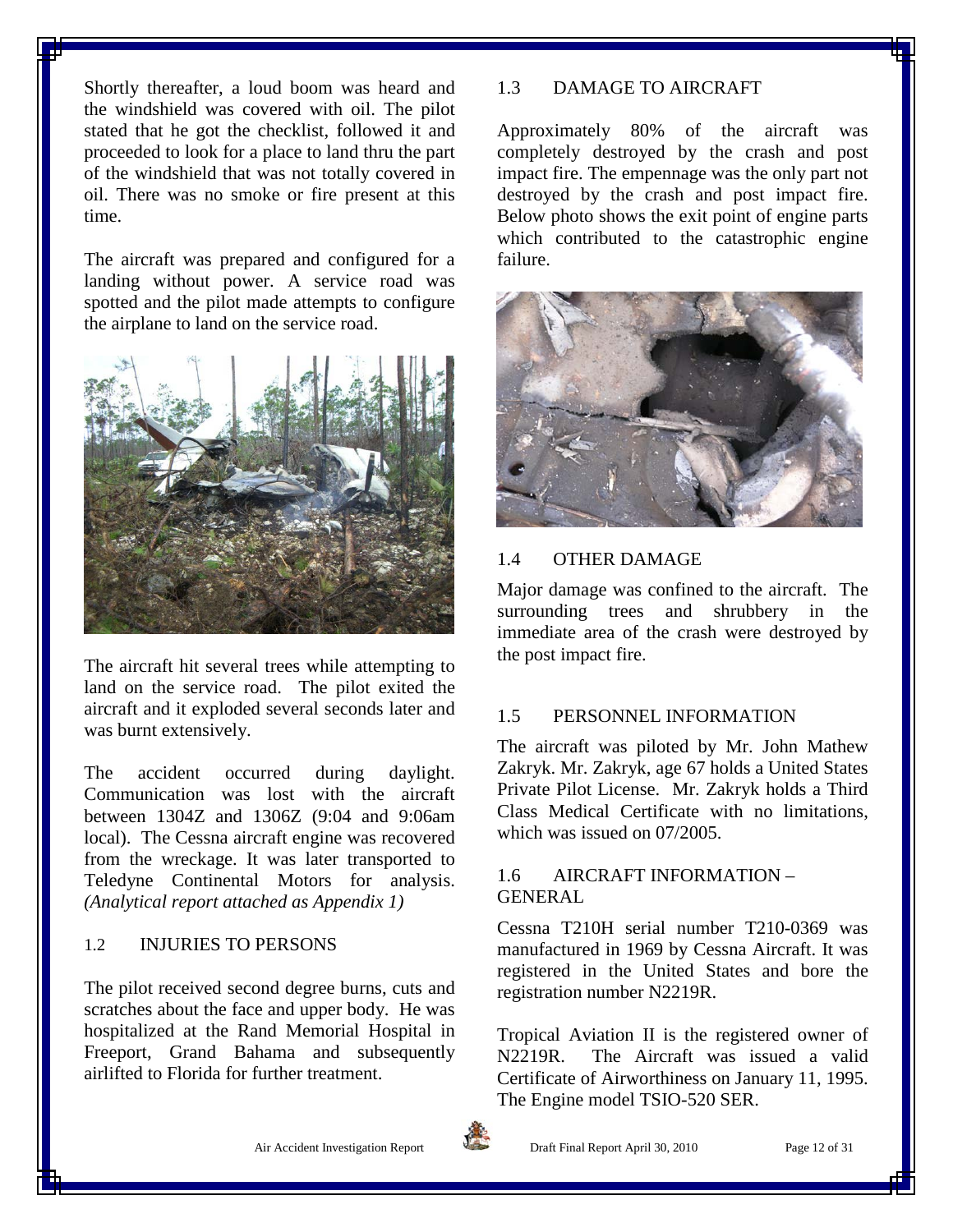#### <span id="page-12-0"></span>1.6.1 AIRWORTHINESS AND MAINTENANCE

According to the pilot the aircraft had undergone an annual inspection approximately 1 month prior to the accident. Additionally, the aircraft engine had less than 200 hours total time.

#### <span id="page-12-1"></span>1.7 METEOROLOGICAL INFORMATION

The weather in the area of the crash site, around the time of the accident, was reported as Visual Meteorological Conditions (VMC).

#### <span id="page-12-2"></span>1.8 AIDS TO NAVIGATION

Navigational aids were not a factor in this accident. The aircraft had available to it the VOR of Freeport Int'l Airport.

#### <span id="page-12-3"></span>1.9 COMMUNICATIONS

N2219R was in contact with Freeport ATC up until the time of the crash. He had relayed a mayday and advised Freeport ATC that he would not make the field and would try to land on a service road he saw below.

#### <span id="page-12-4"></span>1.10 AERODROME INFORMATION

The aircraft did not land at the aerodrome at Freeport Int'l Airport.

#### <span id="page-12-5"></span>1.11 FLIGHT RECORDERS

This aircraft did not have an installed flight voice recorder as one was not required by regulations for this type of aircraft.

#### <span id="page-12-6"></span>1.12 WRECKAGE AND IMPACT INFORMATION

The aircraft wreckage was examined at the crash site on July 3, 2007 by Aviation Safety Inspectors of the Flight Standards Inspectorate. The aircraft came to rest on a Magnetic heading of approximately 265 degrees. The wreckage was located at coordinates N26° 40'735' and W  $078^\circ 00'565'$ 



The aircraft hit several tall pine trees prior to making contact with the ground. It caught fire and exploded several seconds later. The aircraft was almost completely destroyed in the post impact fire.



The engine sustained damaged due to the impact and was removed in joint participation with the Flight Standards Inspectorate and Teledyne Continental Motors. The engine was brought back to Grand Bahama International Airport to a secure storage area and later shipped for further evaluation to the experts of Teledyne Continental Motors.

#### <span id="page-12-7"></span>1.13 MEDICAL AND PATHOLOGICAL INFORMATION

Not a factor in this investigation



Air Accident Investigation Report **Draft Final Report April 30, 2010** Page 13 of 31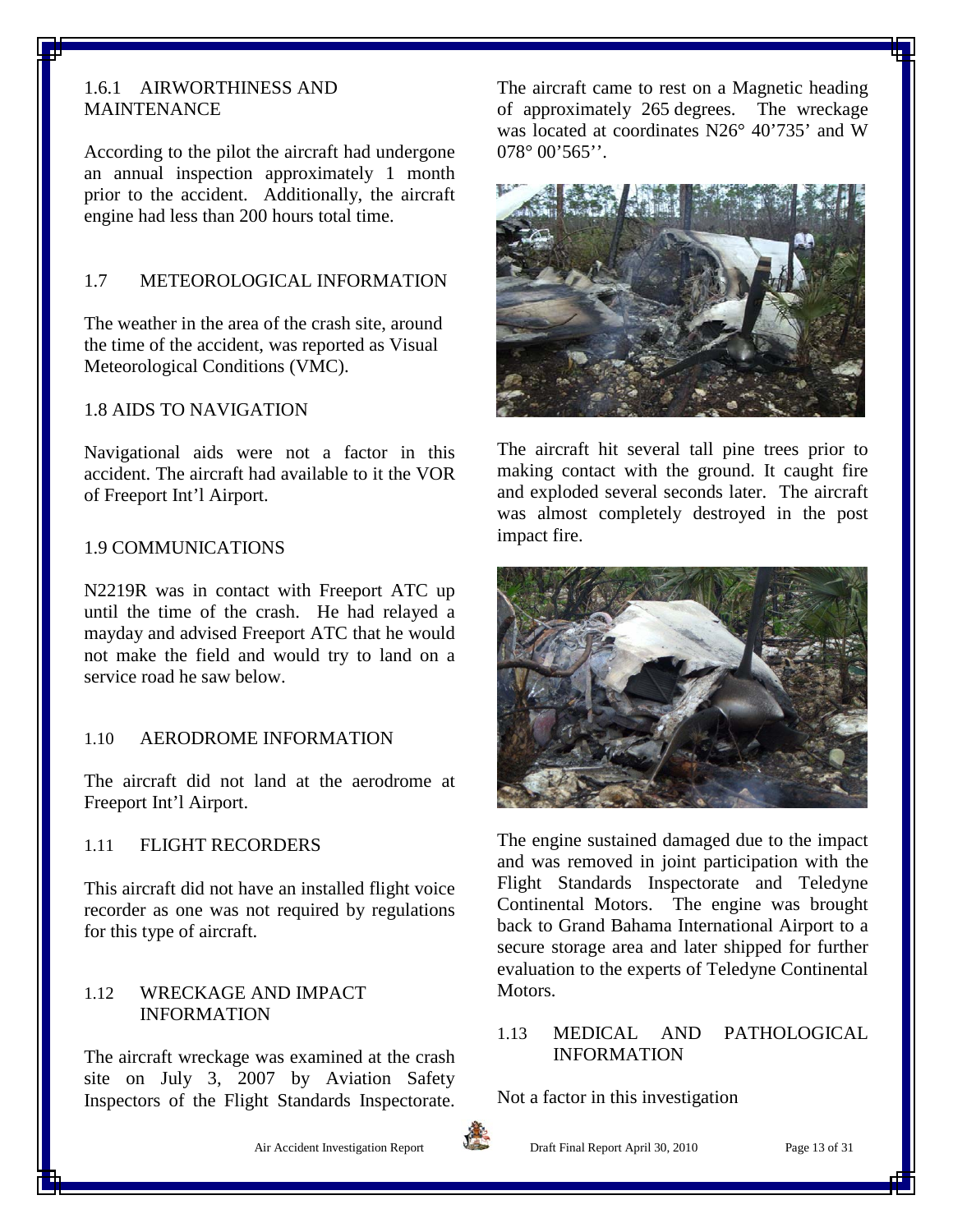#### <span id="page-13-0"></span>1.14 FIRE

A fire erupted after the aircraft made impact with the ground. The post impact fire completely engulfed and destroyed the aircraft except the empennage (tail section - elevator, rudder, horizontal and vertical stabilizer). The immediate area containing brush and other small shrubbery was also destroyed by the post impact fire.



#### <span id="page-13-1"></span>1.15 SURVIVAL ASPECTS

Crash and Fire rescue services were dispatched to the area and upon locating the site discovered that no occupants could be located. It was later learnt that the pilot had made his way thru the forest to the main road where he was picked up by a passing vehicle and taken to the rand Memorial Hospital.

#### <span id="page-13-2"></span>1.16 TESTS AND RESEARCH

<span id="page-13-3"></span>1.16.1 Engine Inspection – Teledyne Continental Motors

The engine was inspected at the Crash site located in McLean's Town, Grand Bahama by Investigators from Teledyne Continental Motors. Report is attached as *Appendix 1-*.

<span id="page-13-4"></span>1.16.2 Engine Inspection – Teledyne Continental Motors

The engine was later shipped to and further analyzed by Teledyne Continental Motors Lab in Mobley, Alabama. Full Report is attached as *Appendix 1*.

<span id="page-13-5"></span>1.17 ADDITIONAL INFORMATION Not applicable.

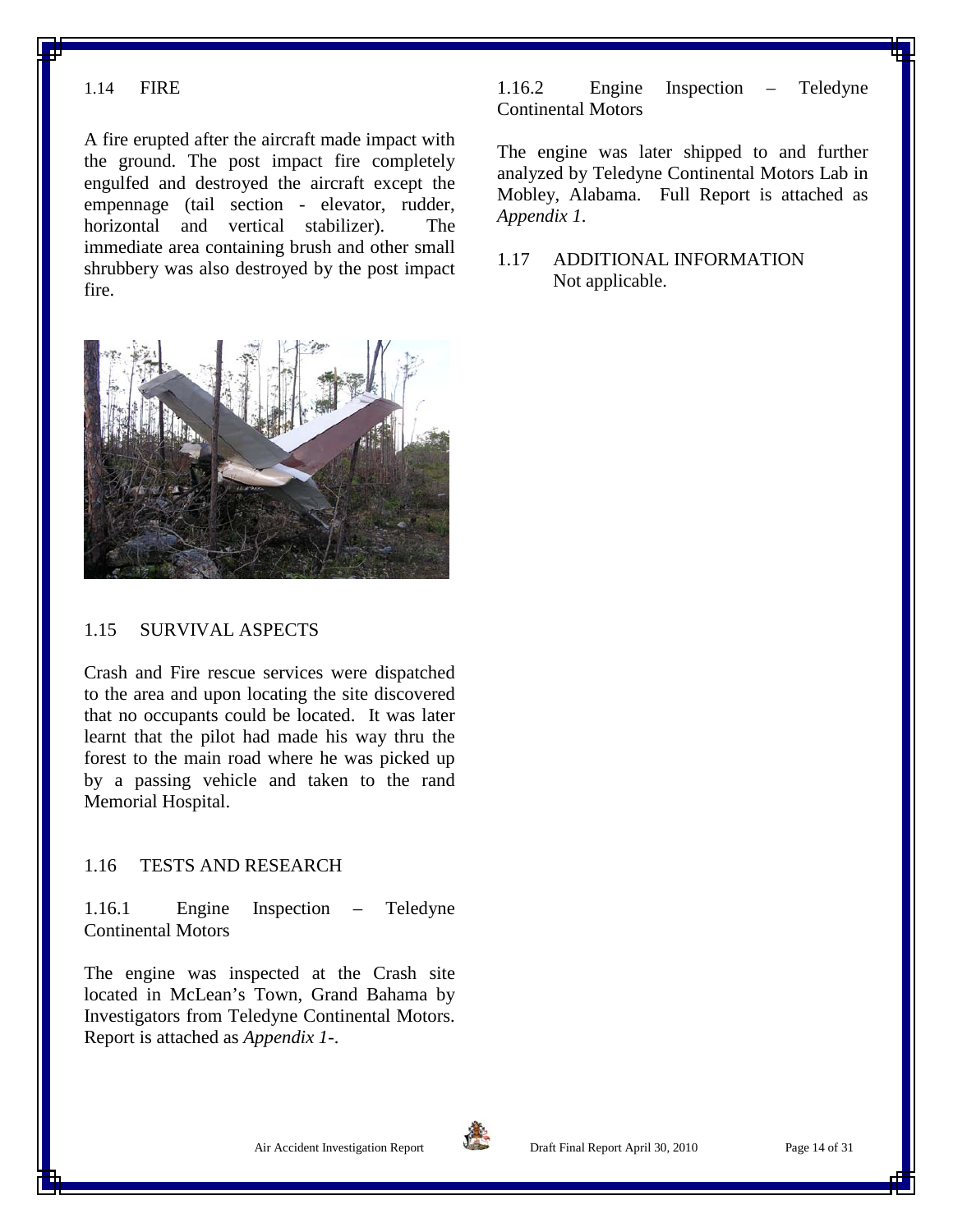#### <span id="page-14-0"></span>**2.0 ANALYSIS:**

- <span id="page-14-1"></span>2.1 GENERAL
- Crew qualifications Private Pilot License in Airplane Single Engine Land
- Weather Visual Meteorological Condition existed at the time and was not a factor in this accident.
- ATC Air Traffic Control reported that aircraft N2219R declared a mayday on frequency 126.50 at 1254Z.
- Aids to Navigation  $-$  Aids to navigation was not a factor in the accident.

#### <span id="page-14-2"></span>2.2 AIRCRAFT

- Aircraft maintenance Aircraft had recently undergone an annual inspection. Aircraft engine had less than 200 hours total time.
- Aircraft performance aircraft performance was not a factor in the accident.
- Mass and balance  $-$  aircraft was within mass and balance limitations .
- Aircraft Navigational Instrumentation not a factor and had no bearing on the accident.
- Human factors There was no evidence that incapacitation or physiological factors affected the pilot's performance.
- Psychological and physiological factors affecting personnel involved. - There was no evidence that the pilot suffered any sudden illness or incapacitation which might have affected their ability to control the aircraft.

#### <span id="page-14-3"></span>**3.0 CONCLUSIONS:**

#### <span id="page-14-4"></span>3.1 FINDINGS

- 1. The pilot was properly certified and qualified for the flight.
- 2. The airplane was properly certificated in accordance with existing regulations.

#### <span id="page-14-5"></span>3.2 PROBABLE CAUSE

The probable cause of this accident has been determined to be catastrophic engine failure.

#### <span id="page-14-6"></span>3.3 CONTRIBUTING FACTORS

Not applicable

#### <span id="page-14-7"></span>**4.0 SAFETY RECOMMENDATION**

The AAIPU as a result of this accident makes no recommendations.

Engine examination revealed no abnormalities that would have prevented normal operation and production of rated horsepower.

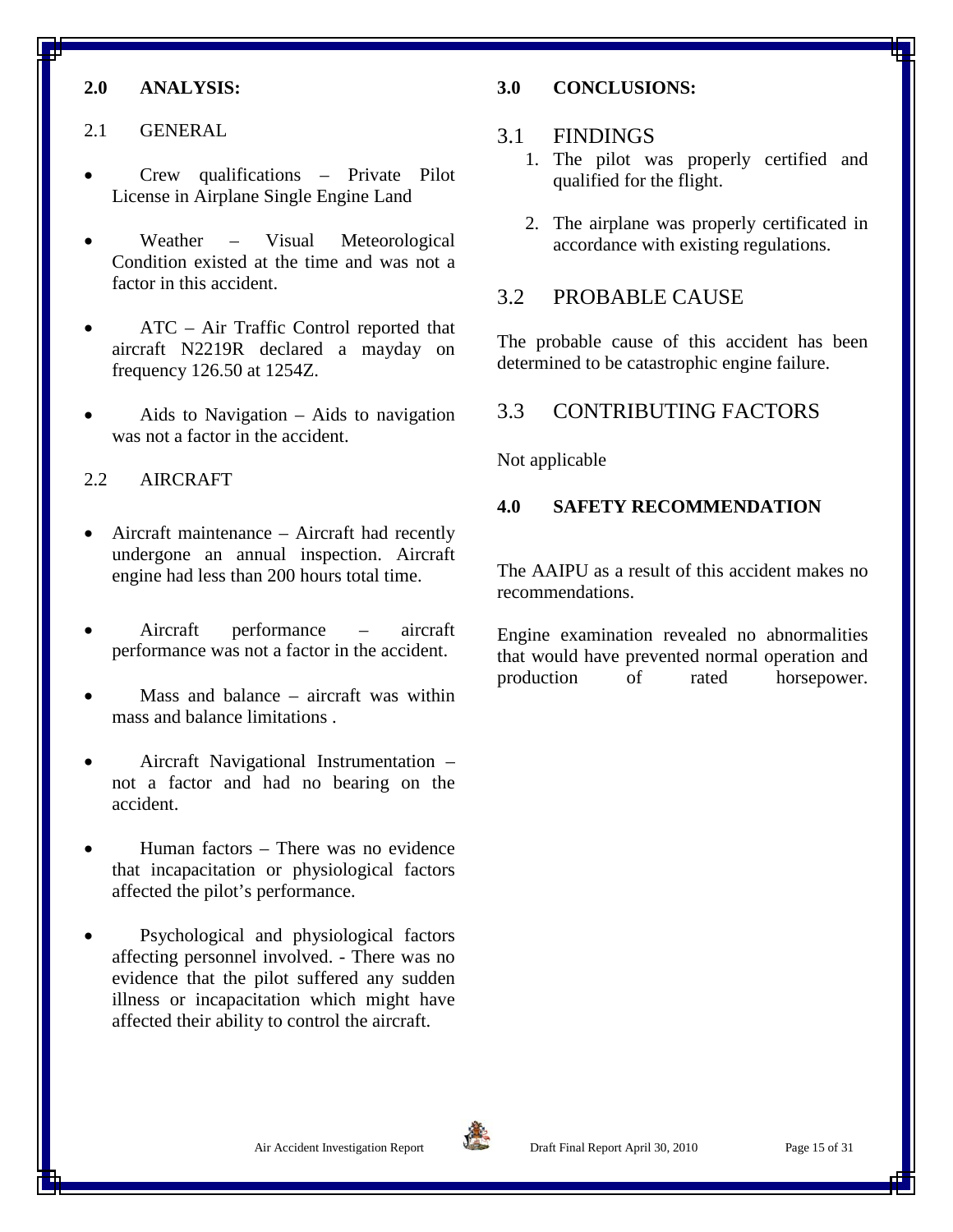

<span id="page-15-0"></span>**5.0 ENGINE ANALYSIS REPORT – APPENDIX 1**

### ENGINE MODEL: TSIO-520-M

### ENGINE SERIAL: 825533

AIRCRAFT MODEL: Cessna T210H

SERIAL NUMBER: T210-0369

REGISTRATION: N2219R

| Examiner                          | <b>Signature</b> |                                   | Date             |               |
|-----------------------------------|------------------|-----------------------------------|------------------|---------------|
| Terry L Horton                    |                  |                                   | November 2, 2007 |               |
| Air Accident Investigation Report |                  | Draft Final Report April 30, 2010 |                  | Page 16 of 31 |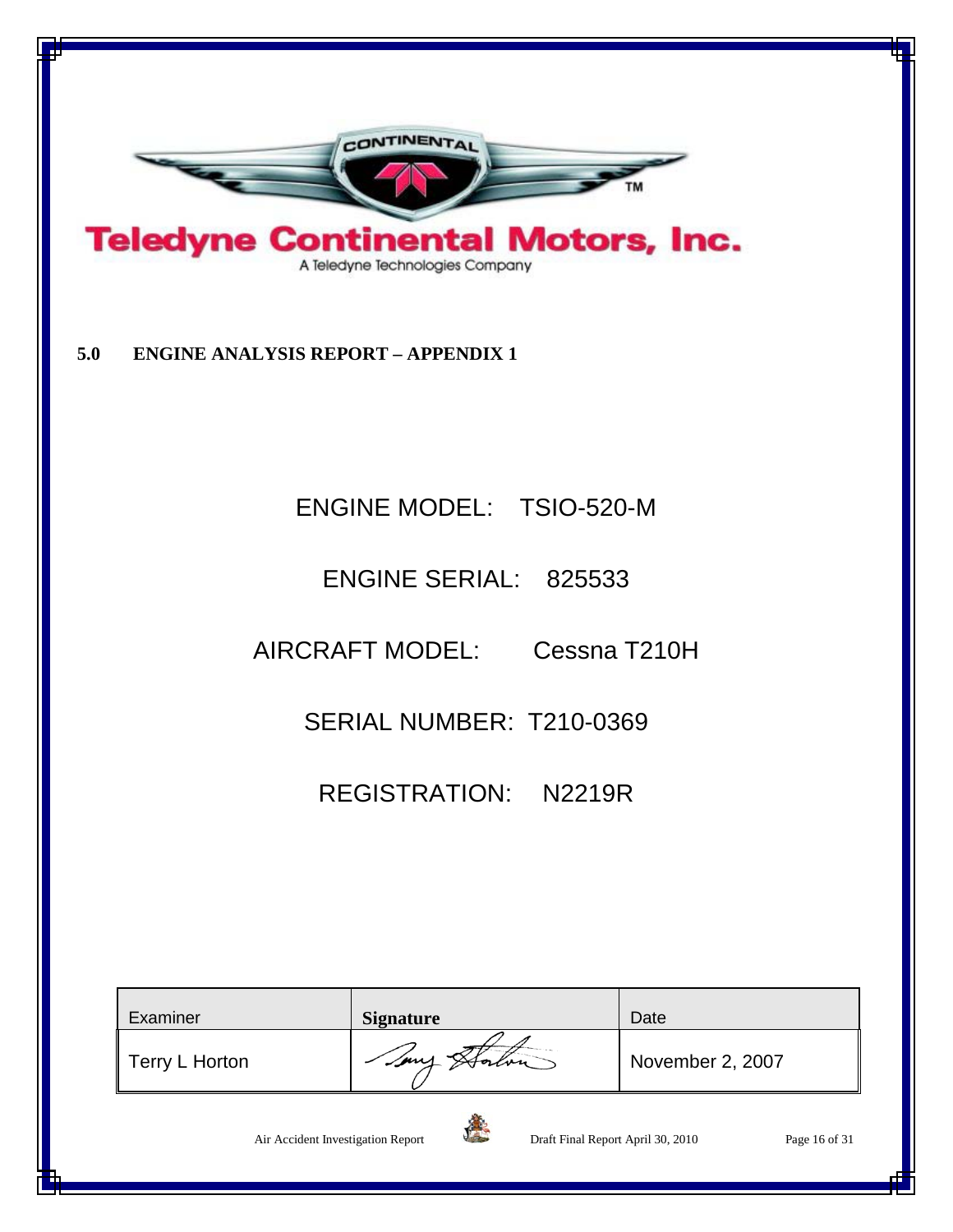#### **GENERAL INFORMATION**

| <b>EXAMINATION</b>                    |                                    |                                                                                     |                        |                                                                                                 |  |  |
|---------------------------------------|------------------------------------|-------------------------------------------------------------------------------------|------------------------|-------------------------------------------------------------------------------------------------|--|--|
| <b>October 2, 2007</b><br><b>Date</b> |                                    |                                                                                     | <b>ENGINE RECEIVED</b> |                                                                                                 |  |  |
|                                       | <b>Teledyne Continental Motors</b> |                                                                                     | <b>Date</b><br>RGA#    | September 4, 2007<br>0707-825533                                                                |  |  |
| <b>Facility</b><br><b>Address</b>     |                                    | <b>2039 Broad Street</b>                                                            | <b>FROM</b>            | <b>The Grand Bahamas Airport</b>                                                                |  |  |
|                                       |                                    |                                                                                     |                        | Company                                                                                         |  |  |
| <b>City</b>                           | <b>Mobile</b>                      |                                                                                     | <b>NTSB/FAA Tagged</b> | <b>NTSB</b>                                                                                     |  |  |
| <b>State</b>                          | <b>Alabama</b>                     |                                                                                     | <b>Box Sealed</b>      | Yes                                                                                             |  |  |
| and Zip                               | 36615                              |                                                                                     |                        |                                                                                                 |  |  |
| <b>ENGINE INFORMATION</b>             |                                    |                                                                                     |                        |                                                                                                 |  |  |
| <b>Make</b>                           |                                    | <b>Teledyne Continental Motors</b>                                                  |                        |                                                                                                 |  |  |
| Model                                 |                                    | <b>TSIO-520-M</b>                                                                   |                        |                                                                                                 |  |  |
| Serial No.                            |                                    | 825533                                                                              |                        |                                                                                                 |  |  |
| <b>Engine Position</b>                |                                    | Front                                                                               |                        |                                                                                                 |  |  |
| <b>Total Time</b>                     |                                    | Not reported                                                                        |                        |                                                                                                 |  |  |
| Time SOH                              |                                    | Not reported                                                                        |                        |                                                                                                 |  |  |
| <b>Build Date</b>                     |                                    | March 8, 2002                                                                       |                        |                                                                                                 |  |  |
| In Service Date                       |                                    | Not reported                                                                        |                        |                                                                                                 |  |  |
| <b>Removal Date</b>                   |                                    | Not reported                                                                        |                        |                                                                                                 |  |  |
|                                       |                                    | <b>AIRCRAFT / ACCIDENT INFORMATION</b>                                              |                        |                                                                                                 |  |  |
| <b>Aircraft Make</b>                  |                                    | Cessna                                                                              |                        |                                                                                                 |  |  |
| <b>Aircraft Model</b>                 |                                    | <b>T210H</b>                                                                        |                        |                                                                                                 |  |  |
| <b>Aircraft Serial No.</b>            |                                    | T210-0369                                                                           |                        |                                                                                                 |  |  |
| Registration No.                      |                                    | N2219R                                                                              |                        |                                                                                                 |  |  |
| <b>Accident Date</b>                  |                                    | July 3, 2007                                                                        |                        |                                                                                                 |  |  |
| <b>Accident Location</b>              |                                    | Freeport, Bahamas                                                                   |                        |                                                                                                 |  |  |
|                                       |                                    | Significant logbook information: There were no log books or maintenance information |                        |                                                                                                 |  |  |
| returned with the engine.             |                                    |                                                                                     |                        |                                                                                                 |  |  |
| <b>Report Summary:</b>                |                                    |                                                                                     |                        | <b>Search</b>                                                                                   |  |  |
|                                       |                                    |                                                                                     |                        | Code:                                                                                           |  |  |
|                                       |                                    |                                                                                     |                        | The inspection of this engine did not reveal any abnormalities that would have prevented normal |  |  |
|                                       |                                    | operation and production of rated horsepower.                                       |                        |                                                                                                 |  |  |
|                                       |                                    |                                                                                     |                        |                                                                                                 |  |  |
|                                       |                                    |                                                                                     |                        |                                                                                                 |  |  |
|                                       |                                    | Disposition of engine following exam: Awaiting disposition.                         |                        |                                                                                                 |  |  |
|                                       |                                    |                                                                                     |                        |                                                                                                 |  |  |
|                                       |                                    |                                                                                     |                        |                                                                                                 |  |  |
|                                       |                                    |                                                                                     |                        |                                                                                                 |  |  |
|                                       |                                    |                                                                                     |                        |                                                                                                 |  |  |
|                                       |                                    |                                                                                     |                        |                                                                                                 |  |  |
|                                       |                                    |                                                                                     |                        |                                                                                                 |  |  |
|                                       |                                    |                                                                                     |                        |                                                                                                 |  |  |
|                                       |                                    |                                                                                     |                        |                                                                                                 |  |  |

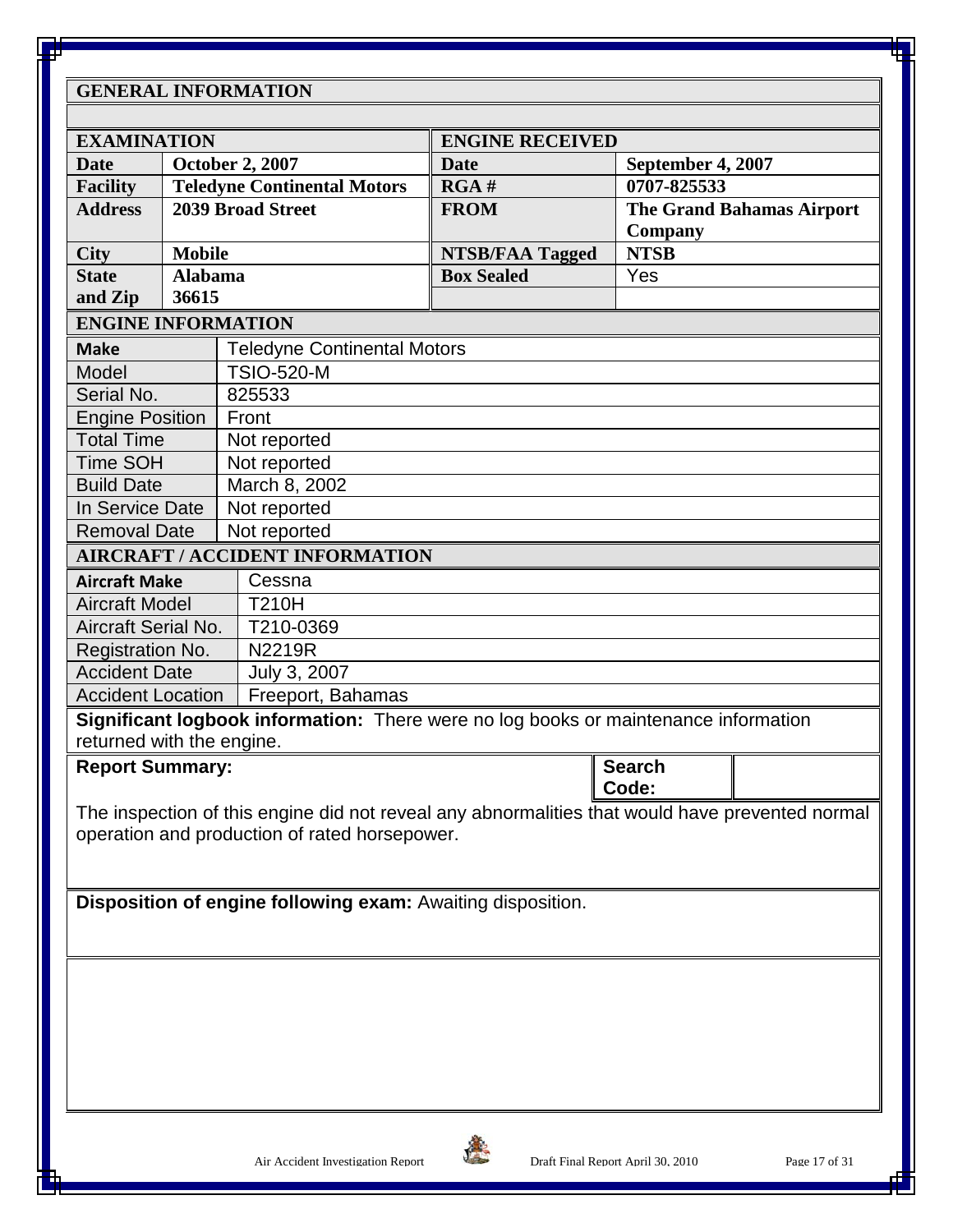Inspection Witnesses

| <b>Inspector</b> | <b>Terry L Horton</b>                     | <b>Mechanic</b> | <b>Bill Ross</b>                   |
|------------------|-------------------------------------------|-----------------|------------------------------------|
| <b>Address</b>   | 2039 Broad Street,                        | <b>Address</b>  | 2039 Broad Street,                 |
|                  | Mobile, Alabama, 36616                    |                 | Mobile, Alabama, 36616             |
| Organization     | <b>Teledyne Continental Motors</b>        | Organization    | <b>Teledyne Continental Motors</b> |
| <b>Phone No</b>  | 251-436-8481                              | <b>Phone No</b> | 251-436-8482                       |
|                  |                                           |                 |                                    |
| <b>Witness</b>   | <b>Josh Cawthra</b>                       | <b>Mechanic</b> | <b>Johnny Little</b>               |
| <b>Address</b>   | 2039 Broad Street,                        | <b>Address</b>  | 2039 Broad Street,                 |
|                  | Mobile, Alabama, 36616                    |                 | Mobile, Alabama, 36616             |
| Organization     | <b>Teledyne Continental Motors</b>        | Organization    | <b>Teledyne Continental Motors</b> |
| <b>Phone No</b>  | 251-436-8481                              | <b>Phone No</b> | 251-436-8482                       |
|                  |                                           |                 |                                    |
| <b>Witness</b>   | <b>John Lovell</b>                        |                 |                                    |
| <b>Address</b>   | 8405 NW 53 <sup>rd</sup> Street, Suite B- |                 |                                    |
|                  | 103 Miami, FL 33166                       |                 |                                    |
| Organization     | <b>National Transportation Safety</b>     |                 |                                    |
|                  | <b>Board</b>                              |                 |                                    |
| <b>Phone No</b>  | (305) 597-4611, X20                       |                 |                                    |

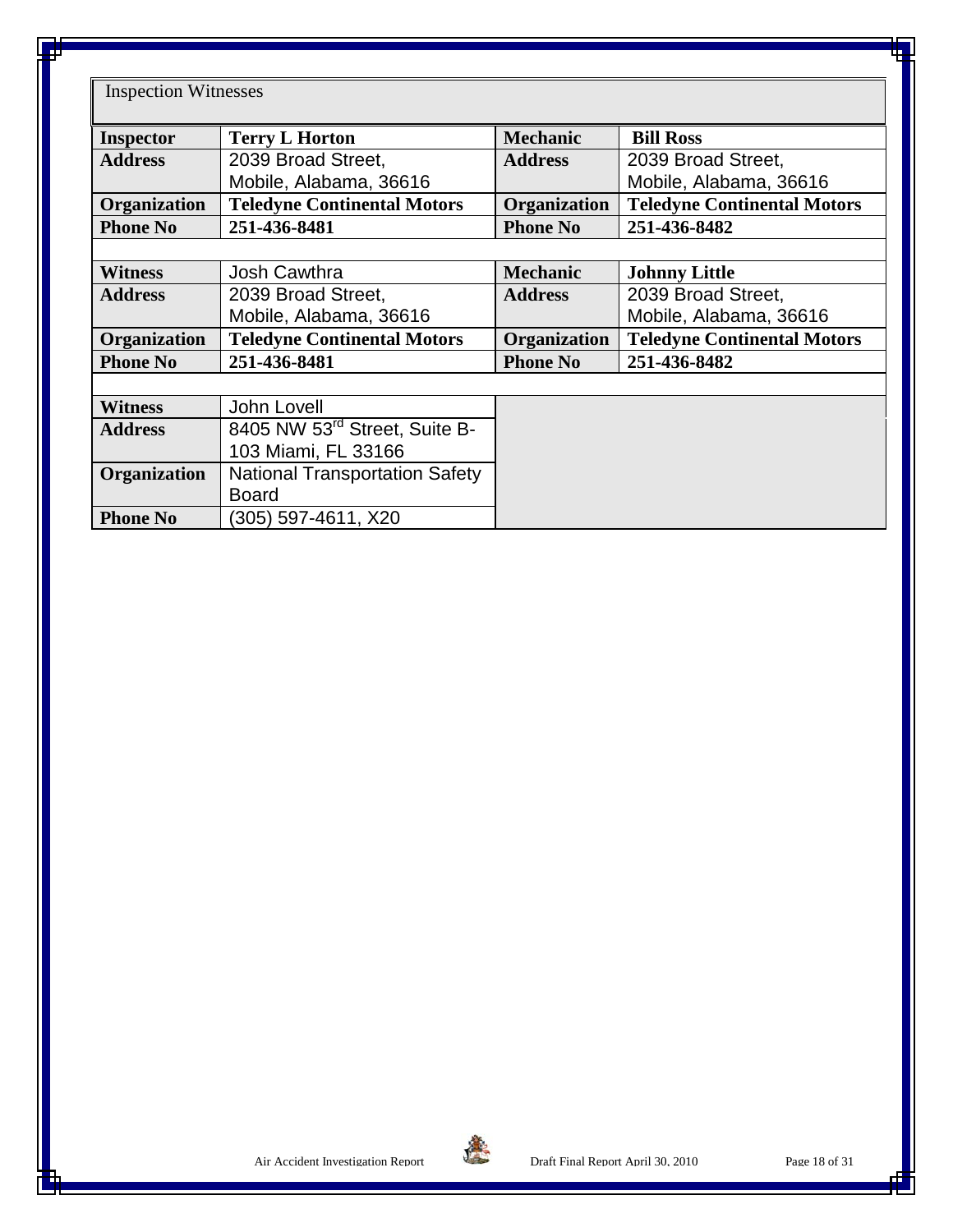EXTERNAL INSPECTION OF ENGINE: **The engine exhibited extensive thermal discoloration and damage. The following parts were shipped loose from the engine: the old feller housing a portion of the crankcase casting a piston pin a hose clamp and some fittings.**

**AIRFRAME PARTS RETURNED WITH ENGINE:** Cooling baffles, oil filter adapter, hydraulic pump, propeller de-ice brush block assembly, propeller governor, vacuum pump, fuel primer valve, induction port drain valve and hoses, fuel flow transducer and portions of wiring harnesses, hoses, tubing and control cables.

ENGINE COMPONENT EXAMINATION

| <b>Exhaust System</b>                                      | Condition: The exhaust system exhibited thermal discoloration and mechanical damage. |               |                                                                                                                                                                                                             |                                                                                                  |  |
|------------------------------------------------------------|--------------------------------------------------------------------------------------|---------------|-------------------------------------------------------------------------------------------------------------------------------------------------------------------------------------------------------------|--------------------------------------------------------------------------------------------------|--|
| <b>Starter</b><br>Condition:                               | Manufacturer: TCM Energizer                                                          |               | Part Number: 646???-2<br>The starter rotated by hand and exhibited thermal damage.                                                                                                                          | Serial #: A-210221                                                                               |  |
| <b>Starter Adapter</b><br>Condition:                       | Part Number: Illegible.                                                              |               | Date Code: Illegible.<br>The clutch spring and shaft gear exhibited corrosion, but were intact.                                                                                                             | The starter adapter could not be rotated by hand and exhibited thermal discoloration and damage. |  |
| <b>Crankshaft to Camshaft</b><br><b>Timing</b>             |                                                                                      | timing marks. |                                                                                                                                                                                                             | The crankshaft to camshaft timing was verified by the alignment of the gear's                    |  |
| <b>Ignition Harness</b><br>Condition:                      | Manufacturer: Illegible<br>All leads exhibited thermal discoloration and damage.     |               | Model/Part Number: Illegible                                                                                                                                                                                | Serial #: Illegible                                                                              |  |
| L/H Magneto<br>Condition:                                  | Manufacturer: TCM<br>thermal damage.                                                 |               | Model/Part Number: Illegible<br>The left-hand magneto could not be turned freely by hand. The magneto exhibited extensive                                                                                   | Serial #: Illegible                                                                              |  |
| R/H Magneto<br>Condition:                                  | Manufacturer: TCM                                                                    |               | Model/Part Number: Illegible<br>The right-hand magneto could not be turned freely by hand. The magneto exhibited extensive<br>thermal damage, thermally destroying the majority of the internal components. | Serial #: Illegible                                                                              |  |
| <b>Oil Cooler</b>                                          | Manufacturer: Niagara NDM                                                            | 654595        | Model/Part Number: 20617A /                                                                                                                                                                                 | Serial #: B02-188-410                                                                            |  |
| Condition: The oil cooler exhibited thermal discoloration. |                                                                                      |               |                                                                                                                                                                                                             |                                                                                                  |  |

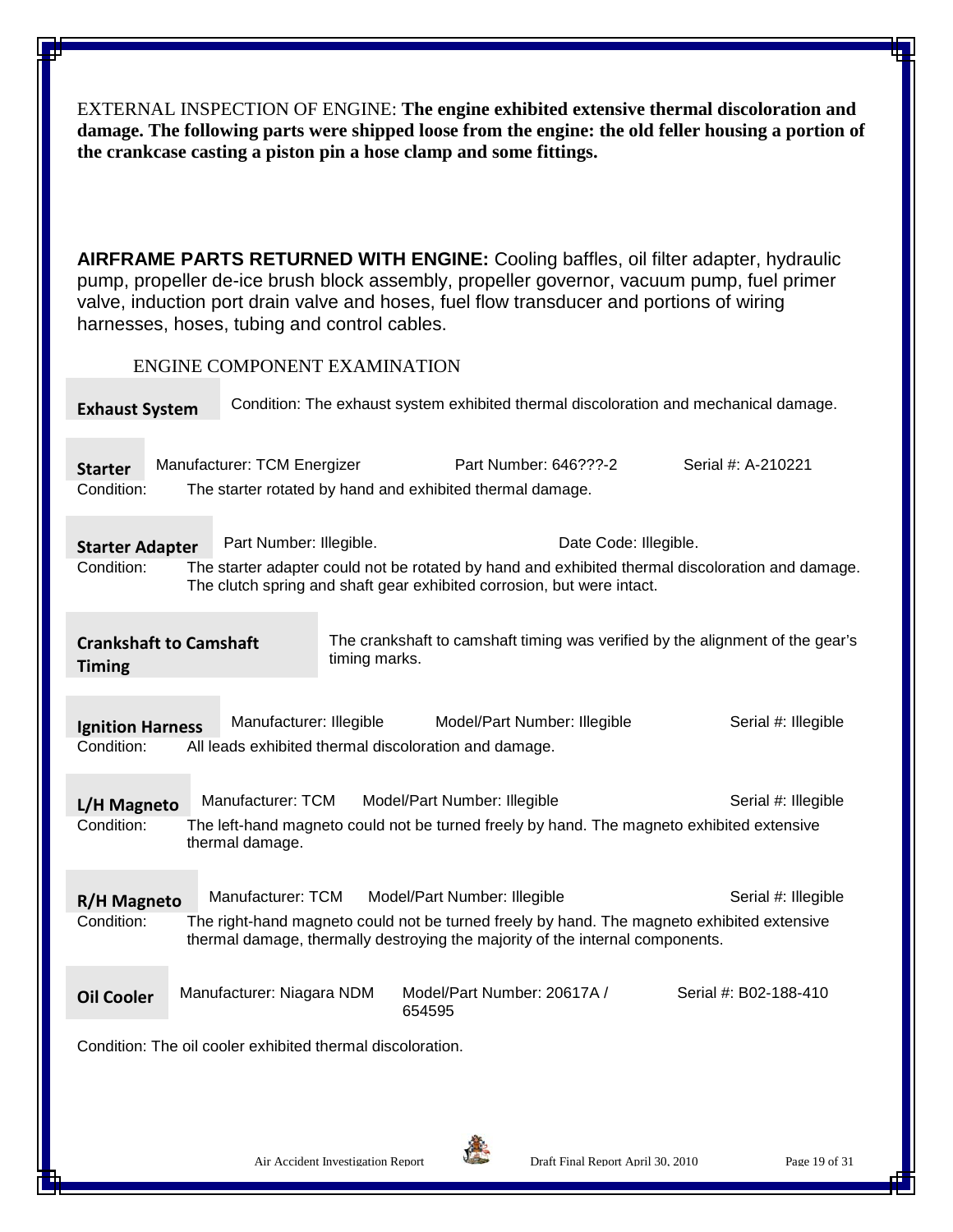**Oil Pump Condition: The oil pump drive was intact. The oil pump assembly exhibited thermal damage and corrosion. The oil pump assembly required extensive mechanical force to allow access and examine the internal components. The oil pump cavity contained fine material and exhibited normal operating signatures. The oil pump gear teeth exhibited normal operating signatures. The oil pressure relief valve and seat contained no obstructions and exhibited signatures of proper seating. The oil scavenge pump components exhibited thermal damage and corrosion. The scavenge pump gears were intact. The scavenge pump gear cavity was intact.**

**Oil Filter** Manufacturer: Illegible Manufacturer: Illegible Part number: Illegible

Condition: The oil filter exhibited thermal discoloration and damage. The oil filter housing was cut open using the Champion cutting tool and the filter element was cut from the canister to allow examination. The oil filter element was examined and contained abundance of flakes and slivers from the damaged internal engine components.

*\* - Fuel System Component Flow/Pressure Test: The "Observed" fuel flows and/or pressures are recorded without adjustment (unless noted) of the fuel system component. The additional values in each table are engineering specifications for the original calibration of the component to insure desired performance within the full range of operation. These tests and adjustments are carried out in an environment of controlled fuel supply pressures and calibrated test equipment. When engines are installed in aircraft, they are subjected to a different induction system, fuel supply* 

*system and operating environment and may require further adjustments to compensate for these differences. It is these differences that may be present in the following test bench recorded values and TCM flow/pressure specifications. These tests are conducted to confirm that the fuel system components will function adequately within its' designed limitations.*

| <b>Throttle and Fuel Control</b><br><b>Assembly</b> |                                                                                                                                                                                                                                                         |                   | Manufacturer:<br><b>TCM</b> |  | Part Number: Illegible    |  |  | Serial #: Illegible                                                                                                                                                                                  |  |
|-----------------------------------------------------|---------------------------------------------------------------------------------------------------------------------------------------------------------------------------------------------------------------------------------------------------------|-------------------|-----------------------------|--|---------------------------|--|--|------------------------------------------------------------------------------------------------------------------------------------------------------------------------------------------------------|--|
| Condition:                                          | The throttle and control assembly exhibited thermal discoloration and damage. Only the throttle<br>valve and lever assembly remained from the throttle body. The link rod and levers were intact.<br>Finger screen removed and no material was present. |                   |                             |  |                           |  |  |                                                                                                                                                                                                      |  |
| <b>Fuel Pump</b><br>Condition:                      |                                                                                                                                                                                                                                                         | Manufacturer: TCM |                             |  | Part Number: 646768-1A1   |  |  | Serial #: B02BA363R<br>The fuel pump exhibited thermal and mechanical damage. The fuel pump could not be turned freely                                                                               |  |
|                                                     |                                                                                                                                                                                                                                                         |                   |                             |  |                           |  |  | by hand. The fuel pump drive gear was seized in the pump drive housing. The fuel inlet fitting was<br>fractured at vapor separator housing. The fuel pump was disassembled for internal examination. |  |
| <b>Fuel Manifold</b><br><b>Valve</b>                |                                                                                                                                                                                                                                                         | Manufacturer: TCM |                             |  | Part Number: 634326-12A2M |  |  | Serial #: C02BA321R                                                                                                                                                                                  |  |
| Condition:                                          | The fuel manifold valve exhibited thermal discoloration. The manifold valve assembly was<br>disassembled for internal examination. The diaphragm was thermally deteriorated. The plunger<br>components exhibited thermal damage.                        |                   |                             |  |                           |  |  |                                                                                                                                                                                                      |  |

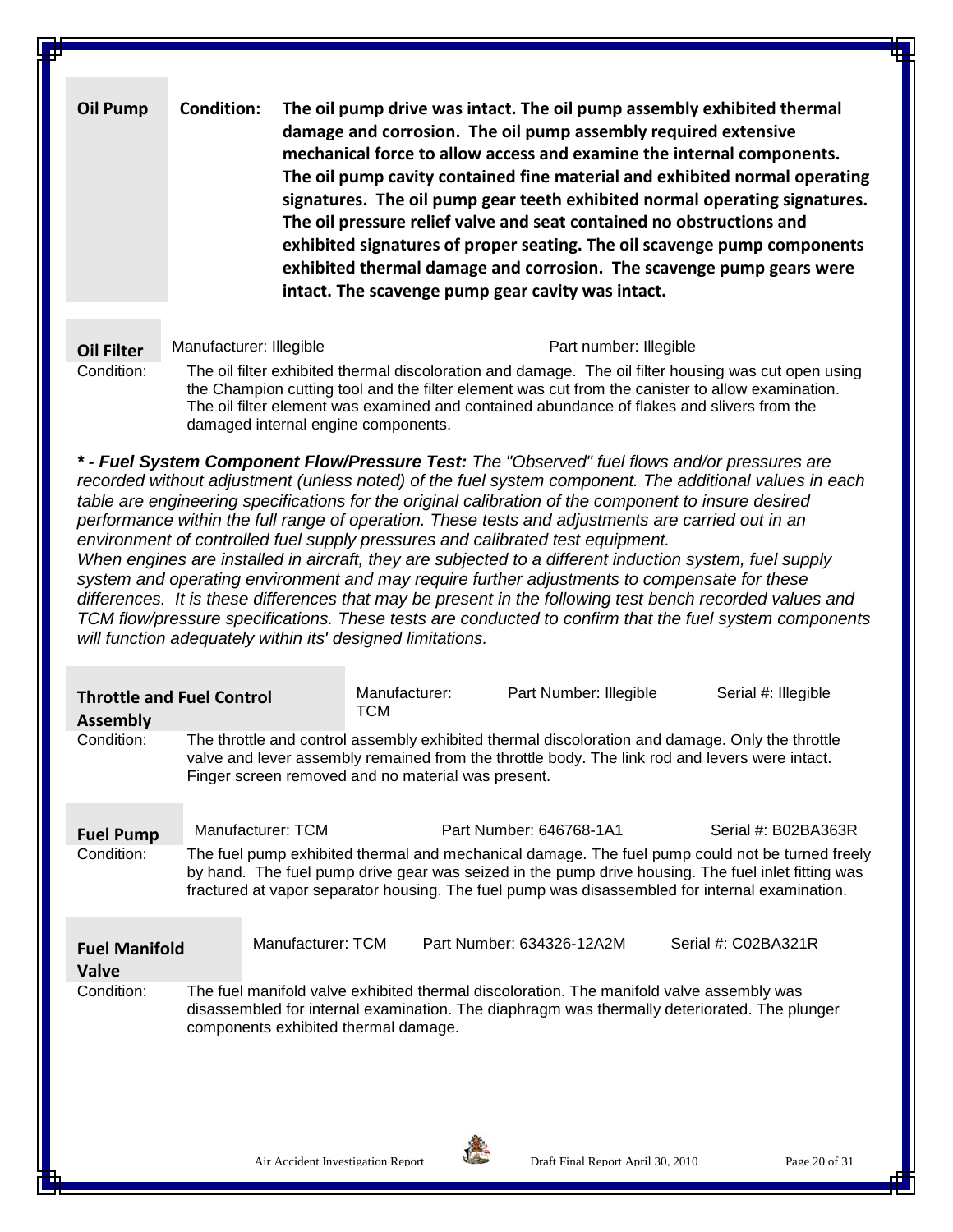| <b>Fuel Nozzles and Lines</b>    |                           | Manufacturer: TCM                                                             |                        | Size: $6$ each $-14B$             |                                                                                                                                                                                                    |               |
|----------------------------------|---------------------------|-------------------------------------------------------------------------------|------------------------|-----------------------------------|----------------------------------------------------------------------------------------------------------------------------------------------------------------------------------------------------|---------------|
| Condition:                       |                           | The fuel nozzles were unrestricted and exhibited normal operating signatures. |                        |                                   |                                                                                                                                                                                                    |               |
|                                  |                           |                                                                               |                        |                                   |                                                                                                                                                                                                    |               |
|                                  |                           | Manufacturer: Champion                                                        | Part number: RHB32E    |                                   |                                                                                                                                                                                                    |               |
| <b>Spark Plugs</b><br>Condition: |                           |                                                                               |                        |                                   | The spark plugs exhibited worn out signatures in accordance with the Champion aviation check-a-                                                                                                    |               |
|                                  | plug comparison chart.    |                                                                               |                        |                                   |                                                                                                                                                                                                    |               |
|                                  |                           |                                                                               |                        |                                   |                                                                                                                                                                                                    |               |
| <b>Alternator</b>                | Manufacturer: Illegible   |                                                                               | Part Number: Illegible |                                   | Serial #: Illegible                                                                                                                                                                                |               |
| Condition:                       |                           | The alternator exhibited extensive thermal damage.                            |                        |                                   |                                                                                                                                                                                                    |               |
|                                  |                           |                                                                               |                        |                                   |                                                                                                                                                                                                    |               |
|                                  |                           |                                                                               |                        |                                   |                                                                                                                                                                                                    |               |
| <b>Oil Sump</b>                  |                           |                                                                               |                        |                                   | Condition: The oil sump quick drain was secure and closed. The oil sump was thermally breached.                                                                                                    |               |
|                                  |                           |                                                                               |                        |                                   |                                                                                                                                                                                                    |               |
|                                  | Oil Pick-up Tube & Screen |                                                                               |                        |                                   | Condition: The oil pick-up tube was undamaged. The oil suction screen was                                                                                                                          |               |
|                                  |                           | unrestricted.                                                                 |                        |                                   |                                                                                                                                                                                                    |               |
|                                  |                           |                                                                               |                        |                                   |                                                                                                                                                                                                    |               |
| <b>Induction System</b>          |                           |                                                                               |                        |                                   | Condition: The induction risers and balance tube were undamaged and exhibited normal                                                                                                               |               |
|                                  |                           | operating signatures.                                                         |                        |                                   |                                                                                                                                                                                                    |               |
|                                  |                           |                                                                               |                        |                                   |                                                                                                                                                                                                    |               |
| <b>Aftercooler</b>               | Part number:              |                                                                               |                        | Serial Number:                    |                                                                                                                                                                                                    |               |
| Condition:                       |                           |                                                                               |                        |                                   | The aftercooler was intact and undamaged. The cooling fins were undamaged and unrestricted.                                                                                                        |               |
|                                  |                           | The internal passages were undamaged and unrestricted.                        |                        |                                   |                                                                                                                                                                                                    |               |
|                                  |                           |                                                                               |                        |                                   |                                                                                                                                                                                                    |               |
|                                  |                           |                                                                               |                        |                                   |                                                                                                                                                                                                    |               |
| Cylinder #1                      | Part Number:              |                                                                               | Head Date:             |                                   | <b>Barrel Surface: Steel</b>                                                                                                                                                                       | Chrome        |
| Serial #:                        |                           | <b>Work Order</b>                                                             | <b>None</b>            |                                   |                                                                                                                                                                                                    |               |
|                                  |                           | <b>Numbers:</b>                                                               |                        |                                   |                                                                                                                                                                                                    |               |
| Condition:                       |                           |                                                                               |                        |                                   | The spot putty was not evident on the cylinder hold-down nuts. The cylinder combustion chamber                                                                                                     |               |
|                                  |                           |                                                                               |                        |                                   | had a normal amount of combustion deposits and the bore condition was free of scoring and                                                                                                          |               |
|                                  |                           |                                                                               |                        |                                   | undamaged. The cylinder skirt was intact and undamaged and there were no hone marks visible in<br>the cylinder bore ring travel area. The intake and exhaust valve heads exhibited normal deposits |               |
|                                  |                           |                                                                               |                        |                                   | and operating signatures. The rocker box area had an oil residue indicating lubrication to the                                                                                                     |               |
|                                  |                           |                                                                               |                        |                                   | overhead. The cylinder overhead components (valves, rocker arms, guides, springs, retainers and                                                                                                    |               |
|                                  |                           | shafts) were lubricated and undamaged.                                        |                        |                                   |                                                                                                                                                                                                    |               |
|                                  |                           |                                                                               |                        |                                   |                                                                                                                                                                                                    |               |
| <b>Cylinder #2</b>               | Part Number:              |                                                                               | Head Date:             |                                   | <b>Barrel Surface: Steel</b>                                                                                                                                                                       | Chrome        |
| Serial #:                        |                           | <b>Work Order</b>                                                             | <b>None</b>            |                                   |                                                                                                                                                                                                    |               |
|                                  |                           | <b>Numbers:</b>                                                               |                        |                                   |                                                                                                                                                                                                    |               |
| Condition:                       |                           |                                                                               |                        |                                   | The spot putty was not evident on the cylinder hold-down nuts. The cylinder combustion chamber                                                                                                     |               |
|                                  |                           |                                                                               |                        |                                   | had a normal amount of combustion deposits and the bore condition was free of scoring and<br>undamaged. The cylinder skirt was intact and undamaged and there were no hone marks visible in        |               |
|                                  |                           |                                                                               |                        |                                   | the cylinder bore ring travel area. The intake and exhaust valve heads exhibited normal deposits                                                                                                   |               |
|                                  |                           |                                                                               |                        |                                   | and operating signatures. The rocker box area had an oil residue indicating lubrication to the                                                                                                     |               |
|                                  |                           |                                                                               |                        |                                   | overhead. The cylinder overhead components (valves, rocker arms, guides, springs, retainers and                                                                                                    |               |
|                                  |                           | shafts) were lubricated and undamaged.                                        |                        |                                   |                                                                                                                                                                                                    |               |
|                                  |                           |                                                                               |                        |                                   |                                                                                                                                                                                                    |               |
|                                  |                           | Air Accident Investigation Report                                             |                        | Draft Final Report April 30, 2010 |                                                                                                                                                                                                    | Page 21 of 31 |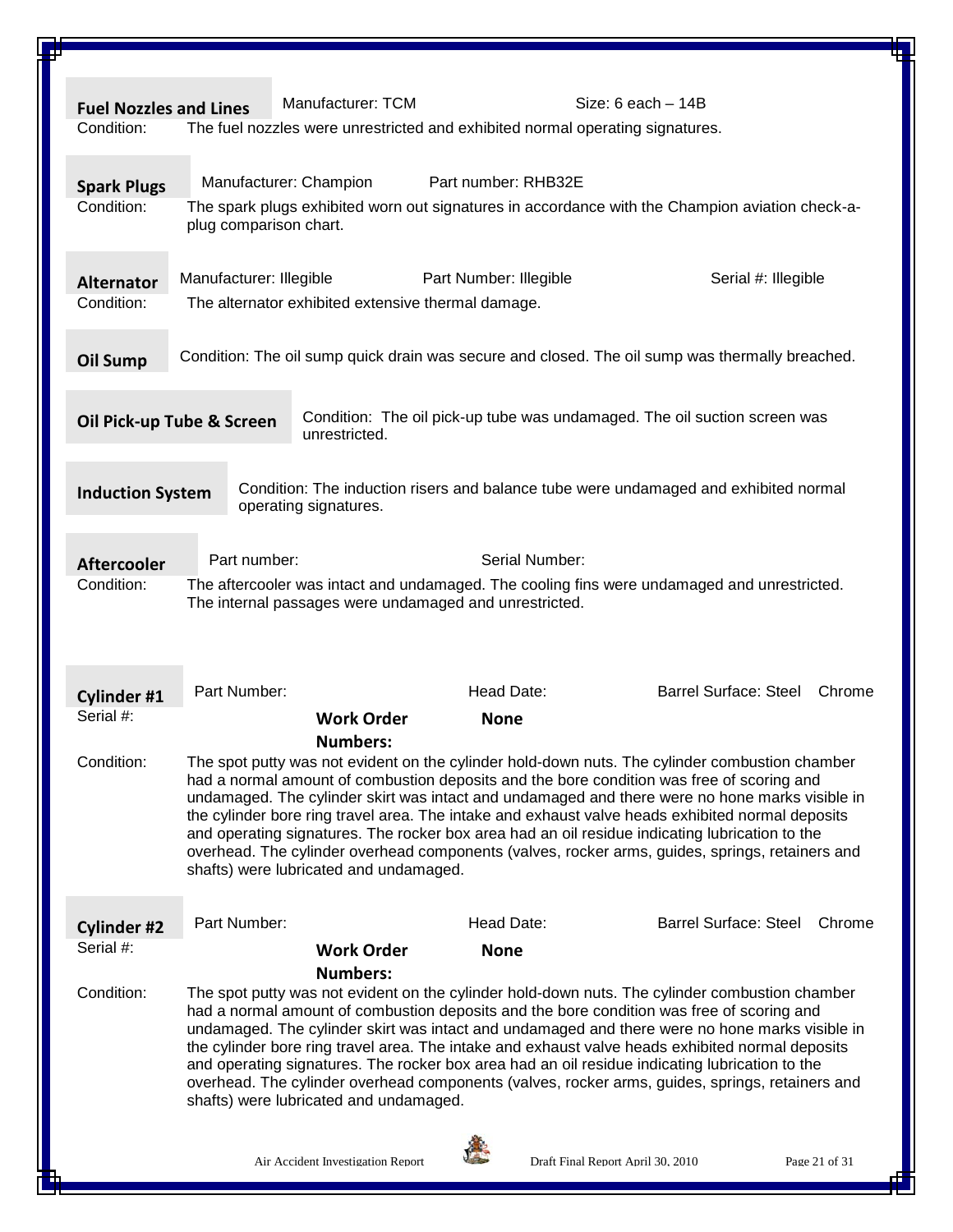| <b>Cylinder #3</b> | Part Number:                                                                                                                                                                                                                                                                                                                                                                                                                                                                                                                                                                                                                                                        | Head Date:                                                                                                                                                                                                                                                                                      | Barrel Surface: Steel<br>Chrome                                                                                                                                                                                                                                                                                                                                                                         |  |  |
|--------------------|---------------------------------------------------------------------------------------------------------------------------------------------------------------------------------------------------------------------------------------------------------------------------------------------------------------------------------------------------------------------------------------------------------------------------------------------------------------------------------------------------------------------------------------------------------------------------------------------------------------------------------------------------------------------|-------------------------------------------------------------------------------------------------------------------------------------------------------------------------------------------------------------------------------------------------------------------------------------------------|---------------------------------------------------------------------------------------------------------------------------------------------------------------------------------------------------------------------------------------------------------------------------------------------------------------------------------------------------------------------------------------------------------|--|--|
| Serial #:          | <b>Work Order</b>                                                                                                                                                                                                                                                                                                                                                                                                                                                                                                                                                                                                                                                   | <b>None</b>                                                                                                                                                                                                                                                                                     |                                                                                                                                                                                                                                                                                                                                                                                                         |  |  |
| Condition:         | <b>Numbers:</b><br>The spot putty was not evident on the cylinder hold-down nuts. The cylinder combustion chamber<br>had a normal amount of combustion deposits and the bore condition was free of scoring and<br>undamaged. The cylinder skirt was intact and undamaged and there were no hone marks visible in<br>the cylinder bore ring travel area. The intake and exhaust valve heads exhibited normal deposits<br>and operating signatures. The rocker box area had an oil residue indicating lubrication to the<br>overhead. The cylinder overhead components (valves, rocker arms, guides, springs, retainers and<br>shafts) were lubricated and undamaged. |                                                                                                                                                                                                                                                                                                 |                                                                                                                                                                                                                                                                                                                                                                                                         |  |  |
| Cylinder #4        | Part Number:                                                                                                                                                                                                                                                                                                                                                                                                                                                                                                                                                                                                                                                        | Head Date:                                                                                                                                                                                                                                                                                      | <b>Barrel Surface: Steel</b><br>Chrome                                                                                                                                                                                                                                                                                                                                                                  |  |  |
| Serial #:          | <b>Work Order</b>                                                                                                                                                                                                                                                                                                                                                                                                                                                                                                                                                                                                                                                   | <b>None</b>                                                                                                                                                                                                                                                                                     |                                                                                                                                                                                                                                                                                                                                                                                                         |  |  |
|                    | <b>Numbers:</b>                                                                                                                                                                                                                                                                                                                                                                                                                                                                                                                                                                                                                                                     |                                                                                                                                                                                                                                                                                                 |                                                                                                                                                                                                                                                                                                                                                                                                         |  |  |
| Condition:         | shafts) were lubricated and undamaged.                                                                                                                                                                                                                                                                                                                                                                                                                                                                                                                                                                                                                              | had a normal amount of combustion deposits and the bore condition was free of scoring and<br>and operating signatures. The rocker box area had an oil residue indicating lubrication to the                                                                                                     | The spot putty was not evident on the cylinder hold-down nuts. The cylinder combustion chamber<br>undamaged. The cylinder skirt was intact and undamaged and there were no hone marks visible in<br>the cylinder bore ring travel area. The intake and exhaust valve heads exhibited normal deposits<br>overhead. The cylinder overhead components (valves, rocker arms, guides, springs, retainers and |  |  |
| <b>Cylinder #5</b> | Part Number:                                                                                                                                                                                                                                                                                                                                                                                                                                                                                                                                                                                                                                                        | Head Date:                                                                                                                                                                                                                                                                                      | <b>Barrel Surface: Steel</b><br>Chrome                                                                                                                                                                                                                                                                                                                                                                  |  |  |
| Serial #:          | <b>Work Order</b>                                                                                                                                                                                                                                                                                                                                                                                                                                                                                                                                                                                                                                                   | <b>None</b>                                                                                                                                                                                                                                                                                     |                                                                                                                                                                                                                                                                                                                                                                                                         |  |  |
|                    | <b>Numbers:</b>                                                                                                                                                                                                                                                                                                                                                                                                                                                                                                                                                                                                                                                     |                                                                                                                                                                                                                                                                                                 |                                                                                                                                                                                                                                                                                                                                                                                                         |  |  |
| Condition:         | shafts) were lubricated and undamaged.                                                                                                                                                                                                                                                                                                                                                                                                                                                                                                                                                                                                                              | had a normal amount of combustion deposits and the bore condition was free of scoring and<br>the cylinder bore ring travel area. The intake and exhaust valve heads exhibited normal deposits<br>and operating signatures. The rocker box area had an oil residue indicating lubrication to the | The spot putty was not evident on the cylinder hold-down nuts. The cylinder combustion chamber<br>undamaged. The cylinder skirt was intact and undamaged and there were no hone marks visible in<br>overhead. The cylinder overhead components (valves, rocker arms, guides, springs, retainers and                                                                                                     |  |  |
| <b>Cylinder #6</b> | Part Number:                                                                                                                                                                                                                                                                                                                                                                                                                                                                                                                                                                                                                                                        | Head Date:                                                                                                                                                                                                                                                                                      | Barrel Surface: Steel Chrome                                                                                                                                                                                                                                                                                                                                                                            |  |  |
| Serial #:          | <b>Work Order</b>                                                                                                                                                                                                                                                                                                                                                                                                                                                                                                                                                                                                                                                   | <b>None</b>                                                                                                                                                                                                                                                                                     |                                                                                                                                                                                                                                                                                                                                                                                                         |  |  |
|                    | <b>Numbers:</b>                                                                                                                                                                                                                                                                                                                                                                                                                                                                                                                                                                                                                                                     |                                                                                                                                                                                                                                                                                                 |                                                                                                                                                                                                                                                                                                                                                                                                         |  |  |
| Condition:         | shafts) were lubricated and undamaged.                                                                                                                                                                                                                                                                                                                                                                                                                                                                                                                                                                                                                              | had a normal amount of combustion deposits and the bore condition was free of scoring and<br>and operating signatures. The rocker box area had an oil residue indicating lubrication to the                                                                                                     | The spot putty was not evident on the cylinder hold-down nuts. The cylinder combustion chamber<br>undamaged. The cylinder skirt was intact and undamaged and there were no hone marks visible in<br>the cylinder bore ring travel area. The intake and exhaust valve heads exhibited normal deposits<br>overhead. The cylinder overhead components (valves, rocker arms, guides, springs, retainers and |  |  |

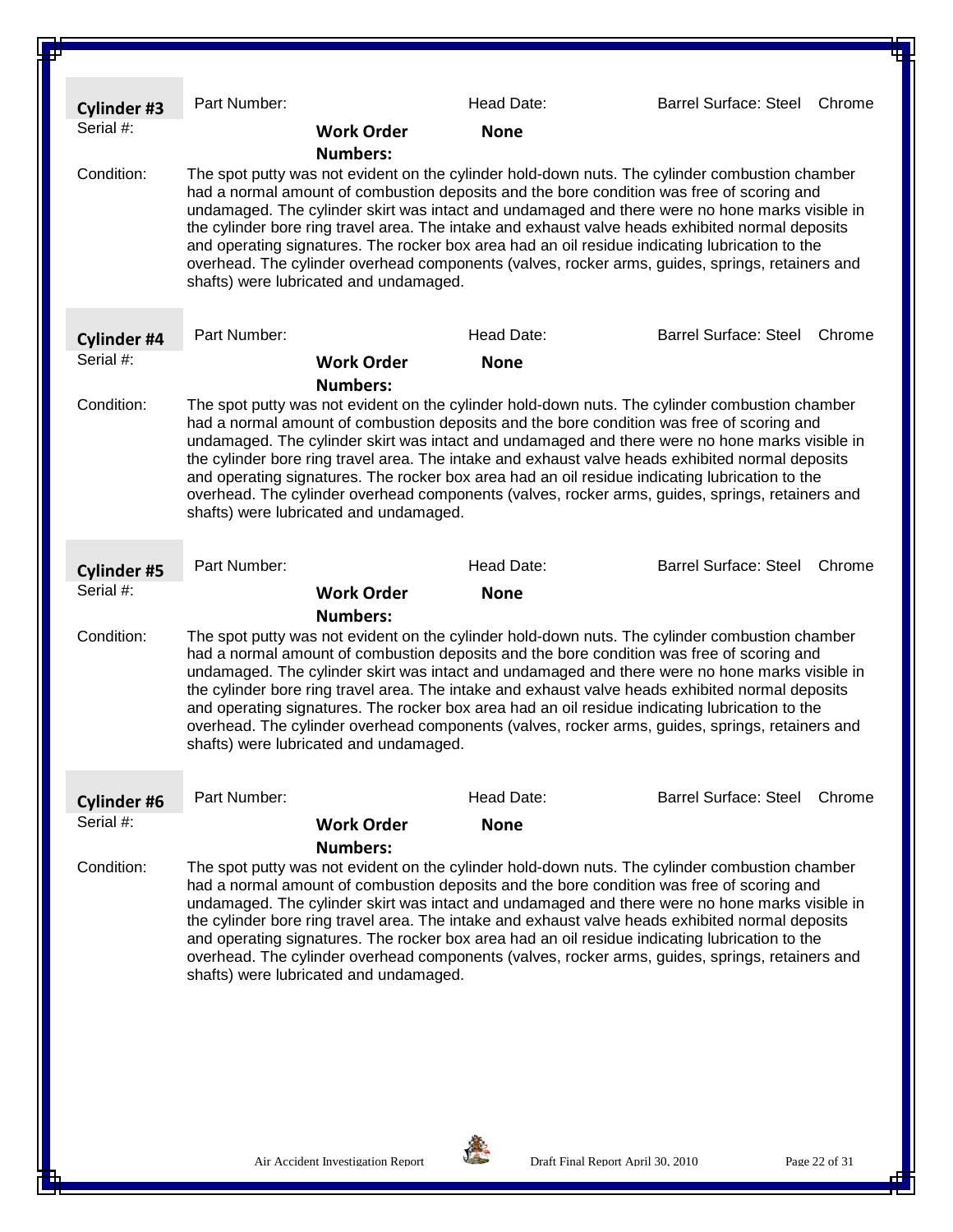Cylinder Through-Bolt and Deck Stud Break-Away (Tightening / Loosening) Torque Measurements – Inch Pounds (Position numbers 1 and 5 are through-bolts) Bolt 1 **Stud**  $\mathfrak{p}$ **Stud** 3 **Stud** 4 Bolt 5 **Stud** 6 **Stud** 7 **Stud** 8 **Stud** 9 **Tight / Loose Tight / Loose Tight / Loose Tight / Loose Tight / Loose Tight / Loose Tight / Loose Tight / Loose Tight / Loose Cylinder** #2 / / / / / / / / / Cylinder<br>#4 Cymruer | / | / | / | / | / | / | / | / | / Cylinder<br>#6 #6 / / / / / / / / / Bolt 1 **Stud** 2 **Stud** 3 **Stud** 4 Bolt 5 **Stud** 6 **Stud** 7 **Stud** 8 **Stud** 9 **Tight / Loose Tight / Loose Tight / Loose Tight / Loose Tight / Loose Tight / Loose Tight / Loose Tight / Loose Tight / Loose** Cylinder<br>#1 # 1 / / / / / / / / / Cylinder<br>#3 <del>Cymruer</del> | / | / | / | / | / | / | / | / | / Cylinder<br>#5 # 5 / / / / / / / / / **Valve and**  Condition: The intake and exhaust valve faces and seats exhibited full seat contact signatures  $2$ <sup>3</sup>  $1 \bullet \nearrow$ 5 6 6 7 0 8 9●  $2$ <sup>3</sub></sup>  $1 \bullet \nearrow$ 5 6 6 7 0 8 9●  $2$ <sup>3</sub></sup>  $1 \bullet \nearrow$ 5 6 7 0 86 # 6 # 4 # 2 <sup>9</sup>  $2$ <sup>3</sub></sup> 1  $\sqrt{4}$ 5 6 6 7 6 80 9●  $2$ <sup>3</sub></sup>  $1 \bullet \nearrow$ 5 6 6 7 0 8 9●  $2$ <sup>3</sub></sup> 1  $\sqrt{4}$ 5 6 6 7 0 8 # 1 | 9● | # 3 | 9● | # 5 | 9

**Guide**

and the intake and exhaust valve guides exhibited normal wear and operating signatures.



Air Accident Investigation Report **Draft Final Report April 30, 2010** Page 23 of 31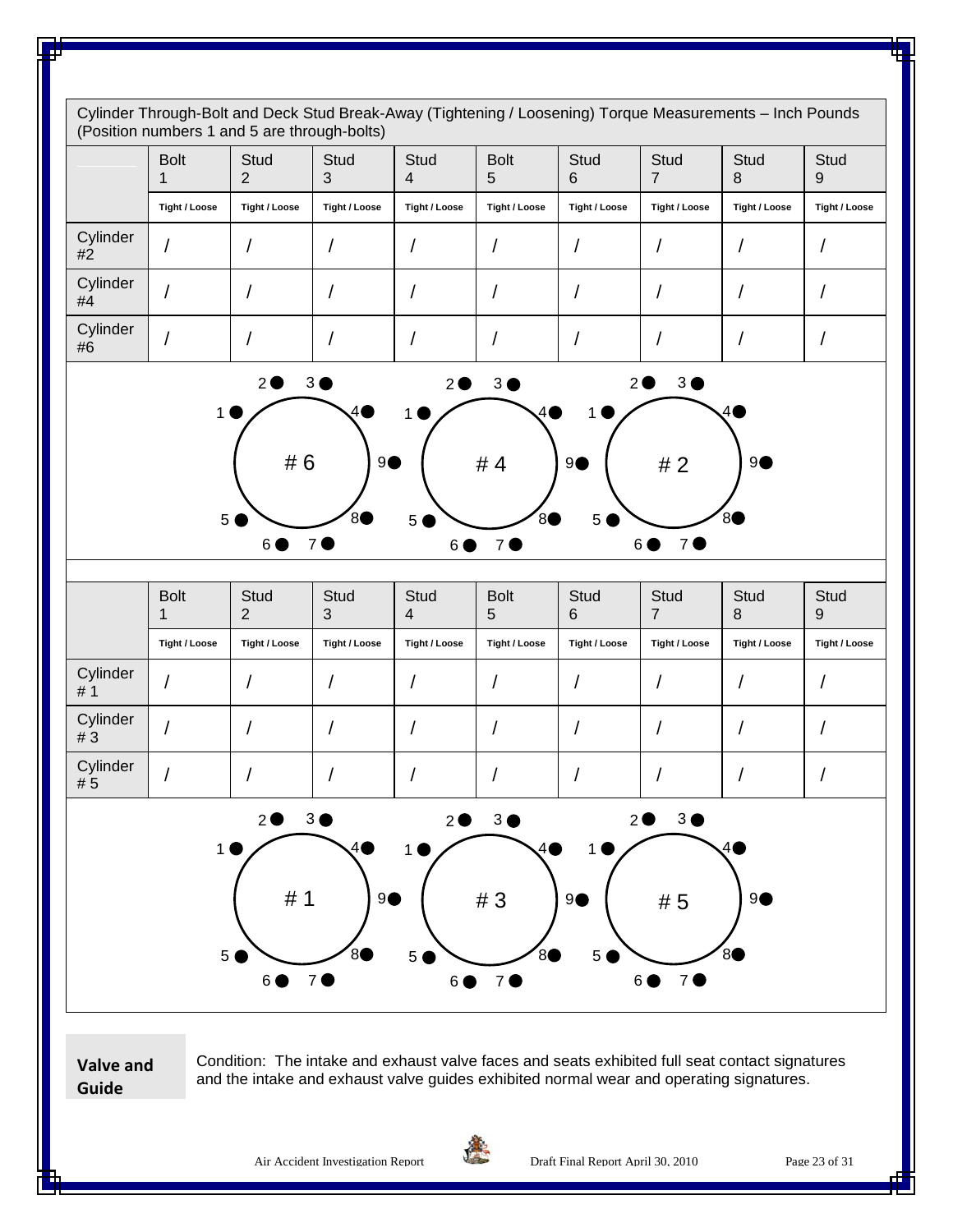| <b>Rocker Arm</b><br>and Shaft     | Condition: The intake and exhaust rocker arms and shafts exhibited normal operating<br>signatures.                                                                                                                                                                                          |  |  |  |  |  |  |  |  |  |
|------------------------------------|---------------------------------------------------------------------------------------------------------------------------------------------------------------------------------------------------------------------------------------------------------------------------------------------|--|--|--|--|--|--|--|--|--|
| #1 Piston,<br><b>Rings and Pin</b> | Piston Part Number:                                                                                                                                                                                                                                                                         |  |  |  |  |  |  |  |  |  |
| Condition:                         | The piston head exhibited a normal amount of combustion deposits and the piston skirt was free<br>of scoring and damage. The piston rings were intact, free in their grooves, exhibited normal wear<br>and operating signatures. The piston pin and plug assembly was intact and undamaged. |  |  |  |  |  |  |  |  |  |
| #2 Piston,<br><b>Rings and Pin</b> | <b>Piston Part Number:</b>                                                                                                                                                                                                                                                                  |  |  |  |  |  |  |  |  |  |
| Condition:                         | The piston head exhibited a normal amount of combustion deposits and the piston skirt was free<br>of scoring and damage. The piston rings were intact, free in their grooves, exhibited normal wear<br>and operating signatures. The piston pin and plug assembly was intact and undamaged. |  |  |  |  |  |  |  |  |  |
| #3 Piston,                         | Piston Part Number:                                                                                                                                                                                                                                                                         |  |  |  |  |  |  |  |  |  |
| <b>Rings and Pin</b>               |                                                                                                                                                                                                                                                                                             |  |  |  |  |  |  |  |  |  |
| Condition:                         | The piston head exhibited a normal amount of combustion deposits and the piston skirt was free<br>of scoring and damage. The piston rings were intact, free in their grooves, exhibited normal wear<br>and operating signatures. The piston pin and plug assembly was intact and undamaged. |  |  |  |  |  |  |  |  |  |
| #4 Piston,<br><b>Rings and Pin</b> | Piston Part Number:                                                                                                                                                                                                                                                                         |  |  |  |  |  |  |  |  |  |
| Condition:                         | The piston head exhibited a normal amount of combustion deposits and the piston skirt was free<br>of scoring and damage. The piston rings were intact, free in their grooves, exhibited normal wear<br>and operating signatures. The piston pin and plug assembly was intact and undamaged. |  |  |  |  |  |  |  |  |  |
| #5 Piston,<br><b>Rings and Pin</b> | Piston Part Number:                                                                                                                                                                                                                                                                         |  |  |  |  |  |  |  |  |  |
| Condition:                         | The piston head exhibited a normal amount of combustion deposits and the piston skirt was free<br>of scoring and damage. The piston rings were intact, free in their grooves, exhibited normal wear<br>and operating signatures. The piston pin and plug assembly was intact and undamaged. |  |  |  |  |  |  |  |  |  |
| #6 Piston,<br><b>Rings and Pin</b> | <b>Piston Part Number:</b>                                                                                                                                                                                                                                                                  |  |  |  |  |  |  |  |  |  |
| Condition:                         | The piston head exhibited a normal amount of combustion deposits and the piston skirt was free<br>of scoring and damage. The piston rings were intact, free in their grooves, exhibited normal wear<br>and operating signatures. The piston pin and plug assembly was intact and undamaged. |  |  |  |  |  |  |  |  |  |
| Lifter                             | #2<br>#1<br>#3<br>#5<br>#4<br>#6                                                                                                                                                                                                                                                            |  |  |  |  |  |  |  |  |  |
| Intake                             |                                                                                                                                                                                                                                                                                             |  |  |  |  |  |  |  |  |  |
| Exhaust                            |                                                                                                                                                                                                                                                                                             |  |  |  |  |  |  |  |  |  |

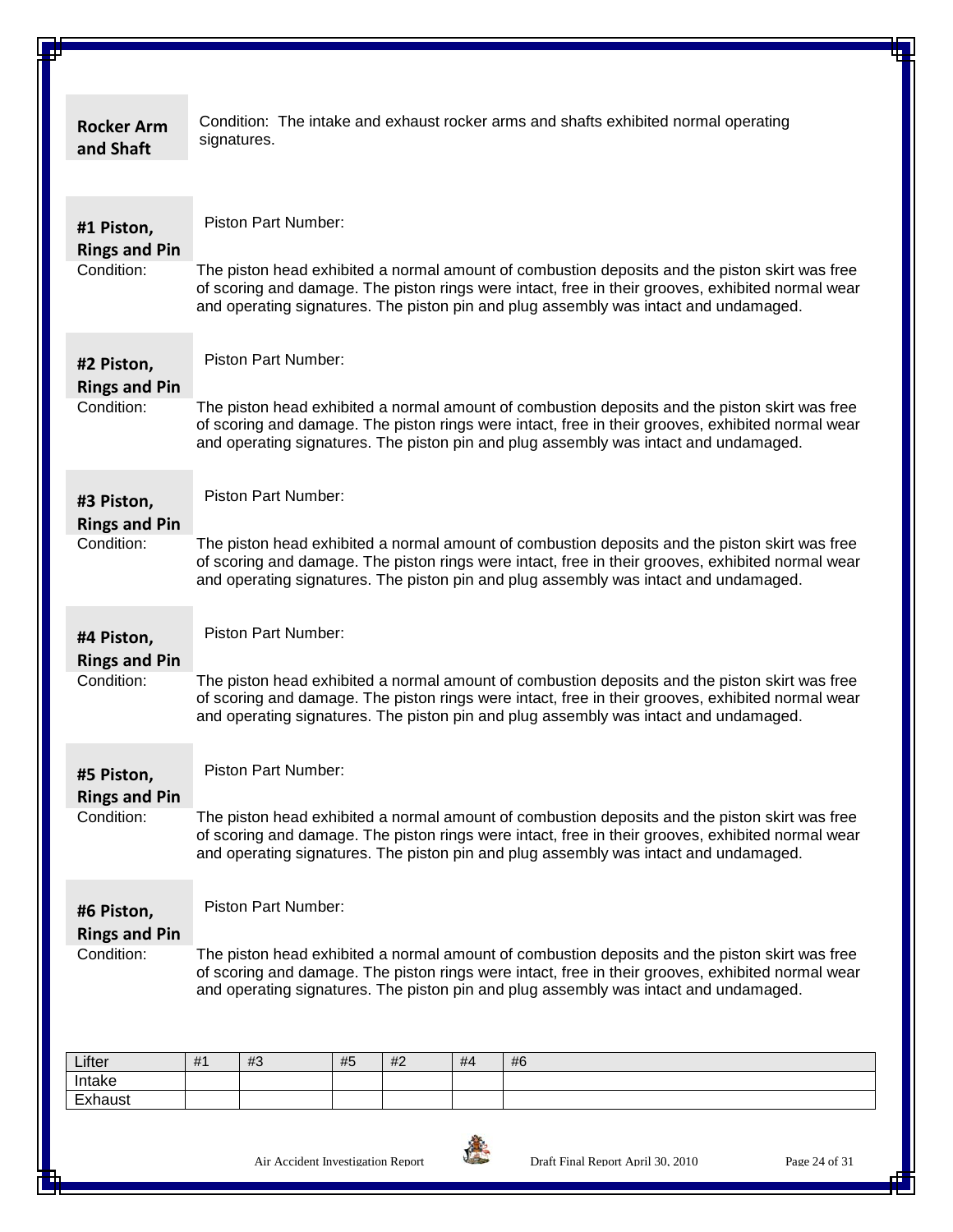| Condition:        | The lifter faces were undamaged and exhibited normal operating signatures. The lifter bodies<br>were undamaged and exhibited normal operating signatures.                                                                                                                                                                                                                                                                                                                                                                                                                                                                                                                                                                                                                                                                                                                                                                                                                                                                                                                                                                                                                                                                                                                                                                                                                                                                                                                                                                                                                                                                                                                                                                                                                                                                                                                                                                                                                                                                                                                                                                                                                                                                                                                                                                                                                                                                                                                                                                                                                 |  |  |  |  |  |  |  |  |
|-------------------|---------------------------------------------------------------------------------------------------------------------------------------------------------------------------------------------------------------------------------------------------------------------------------------------------------------------------------------------------------------------------------------------------------------------------------------------------------------------------------------------------------------------------------------------------------------------------------------------------------------------------------------------------------------------------------------------------------------------------------------------------------------------------------------------------------------------------------------------------------------------------------------------------------------------------------------------------------------------------------------------------------------------------------------------------------------------------------------------------------------------------------------------------------------------------------------------------------------------------------------------------------------------------------------------------------------------------------------------------------------------------------------------------------------------------------------------------------------------------------------------------------------------------------------------------------------------------------------------------------------------------------------------------------------------------------------------------------------------------------------------------------------------------------------------------------------------------------------------------------------------------------------------------------------------------------------------------------------------------------------------------------------------------------------------------------------------------------------------------------------------------------------------------------------------------------------------------------------------------------------------------------------------------------------------------------------------------------------------------------------------------------------------------------------------------------------------------------------------------------------------------------------------------------------------------------------------------|--|--|--|--|--|--|--|--|
| <b>Crankshaft</b> | Serial number:<br>Heat code:<br>Forging<br>number:                                                                                                                                                                                                                                                                                                                                                                                                                                                                                                                                                                                                                                                                                                                                                                                                                                                                                                                                                                                                                                                                                                                                                                                                                                                                                                                                                                                                                                                                                                                                                                                                                                                                                                                                                                                                                                                                                                                                                                                                                                                                                                                                                                                                                                                                                                                                                                                                                                                                                                                        |  |  |  |  |  |  |  |  |
| Condition:        | JournalConditionTransferTubesLubricationThrustSurfacesTransferCollarCounterweightPinsSnap<br>ringsPlates The crankshaft and counterweight assembly was undamaged and exhibited normal<br>operating signatures. The connecting rod journals, main journals and thrust surfaces were<br>undamaged and showed no signs of abnormal wear or lubrication distress. The crankshaft<br>counterweight pins, plates and snap-rings were intact. The counterweights were undamaged<br>and had free and unrestricted movement on the hanger blades.<br>The crankshaft exhibited cracks on the shaft diameter, aft of the propeller flange. Multiple angled<br>cracks of this nature indicate that there were torsional loads on the crankshaft at the time of<br>fracture and therefore that the engine was making power at that time.<br>The crankshaft and counterweight assembly exhibited lubrication distress, thermal damage, and<br>mechanical damage concentrated at the number four, five and six connecting rod journals. The<br>crankshaft cluster gear was intact and exhibited normal operating signatures. The gear bolts<br>were tight and saftied and the gear teeth were undamaged. The crankshaft main bearing<br>journals were intact, undamaged and exhibited normal operating signatures. The rear set of<br>counterweight assemblies were intact and had free and unrestricted movement on the hanger<br>blades. The number one, two and three connecting rod journals were intact, undamaged and did<br>not exhibit any signs of lubrication distress. The forward set of counterweight assemblies<br>exhibited mechanical damage and had free and unrestricted movement on the hanger blades.<br>All of the counter weight pins, plates and snap-rings were intact. The number four connecting<br>rod journal exhibited thermal distress and scoring from lack of sufficient lubrication. The number<br>five connecting rod journal exhibited signs of lubrication distress, thermal discoloration and<br>fracture, mechanical damage and displacement of the journal material. The number six<br>connecting rod journal exhibited signs of lubrication distress, thermal discoloration, mechanical<br>damage and displacement of the journal material. Excluding the displacement of journal material<br>on number five and six, the oil transfer passages were open and unrestricted. Alternator drive<br>face gear teeth were intact and undamaged. The oil transfer collar was intact and undamaged.<br>The oil transfer plug was tight and in position. |  |  |  |  |  |  |  |  |

|                                                  | <b>Crankshaft Main Bearing Journal Dimensions</b> |                                          |  |  |  |  |
|--------------------------------------------------|---------------------------------------------------|------------------------------------------|--|--|--|--|
| Main Journal<br><b>Number</b><br>(Rear to Front) | Measured                                          | Limits - New / M010                      |  |  |  |  |
| Number 1                                         |                                                   | (new limits)                             |  |  |  |  |
| Number 2                                         |                                                   | (new limits)                             |  |  |  |  |
| Number 3                                         |                                                   | (new limits)<br>$\overline{\phantom{0}}$ |  |  |  |  |
| Number 4                                         |                                                   | (new limits)                             |  |  |  |  |
| Number 5                                         |                                                   | (new limits)                             |  |  |  |  |

Main Bearing Part Number Rear Intermediate Front

**Condition** 

The crankshaft main bearings exhibited normal operating and lubrication signatures. The crankshaft main bearings were intact and exhibited an insignificant amount of contamination and hard particle passage. There were no signs of lubrication distress.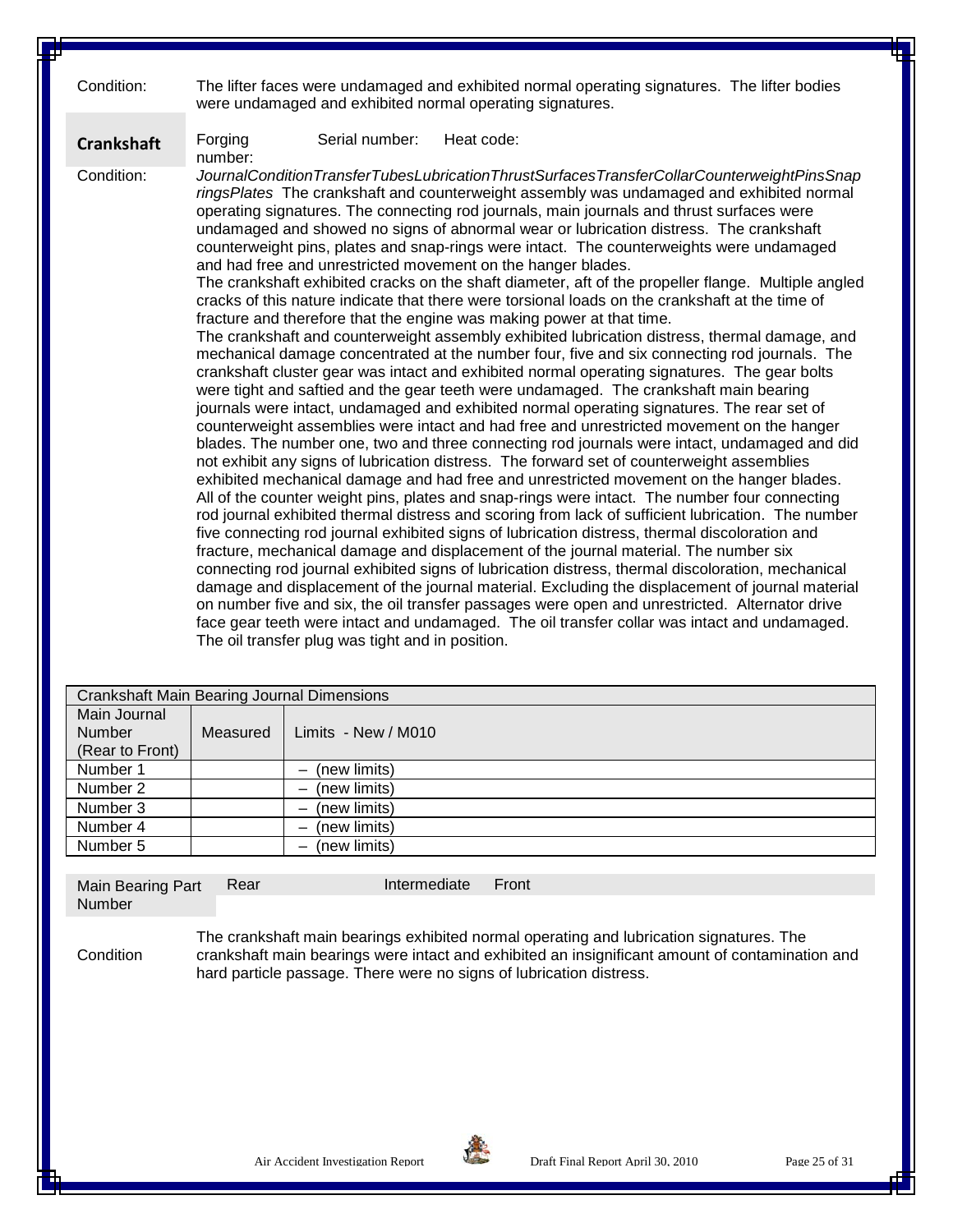|                                                 |          | <b>Crankshaft Connecting Rod Bearing Journal Dimensions</b> |
|-------------------------------------------------|----------|-------------------------------------------------------------|
| Rod Journal<br><b>Number</b><br>(Rear to Front) | Measured | Limits - New / M010                                         |
| Number 1                                        |          | (new limits)                                                |
| Number 2                                        |          | (new limits)                                                |
| Number 3                                        |          | (new limits)<br>-                                           |
| Number 4                                        |          | (new limits)                                                |
| Number 5                                        |          | (new limits)<br>-                                           |
| Number 6                                        |          | (new limits)                                                |

#### **#1 Connecting**

Part #: Forging #: Forging #: Serial #:

#### **Rod**

Condition: The connecting rod exhibited extreme thermal and mechanical damage and was fractured through at the base of the I-beam, separating of both sections of bearing supports. Fragments of connecting rod cap exhibited thermal and mechanical damage. Fragments of connecting rod bolts and nuts were fractured through and exhibited mechanical damage and overload signatures.

> One section of bearing support was distorted and the bolt had fractured from tensile overload. The connecting rod cap was retained to the opposite bearing support section which was distorted by the opposite rod bolt and nut that exhibited bending and tensile overload necking.

The connecting rod assembly was intact and exhibited thermal discoloration. The connecting rod nuts and bolts were intact.

The connecting rod was intact and undamaged. The connecting rod bushing exhibited normal operating and lubrication signatures.

### #1 Connecting Rod Bearings Part Number:<br>Condition: The connecting rod bearing exhi

The connecting rod bearing exhibited normal operating and lubrication signatures. The connecting rod bearings were intact and exhibited an insignificant amount of contamination and hard particle passage. There were no signs of lubrication distress.

> Only fragments and the connecting rod bearing remained in the bearing support. These fragments of the bearing steel backing only had welded to the support due to a lack of sufficient lubrication and subsequent thermal distress.

> Only fragments and the connecting rod bearing remained. These fragments of the bearing exhibited lubrication and thermal distress and were found in the oil sump.

The connecting rod bearing exhibited lubrication distress and thermal smearing of the surface babbit, exposing the copper layer.

| #2 Connecting<br><b>Rod</b> | Part $\#$ :            | Forging #:                                                                                                                                                                                                                                                                                                                                                                                                                                                                                                                                                                                                                                                                                                                                                                                                                                                                                                                      | Serial #: |  |
|-----------------------------|------------------------|---------------------------------------------------------------------------------------------------------------------------------------------------------------------------------------------------------------------------------------------------------------------------------------------------------------------------------------------------------------------------------------------------------------------------------------------------------------------------------------------------------------------------------------------------------------------------------------------------------------------------------------------------------------------------------------------------------------------------------------------------------------------------------------------------------------------------------------------------------------------------------------------------------------------------------|-----------|--|
| Condition:                  | and bolts were intact. | The connecting rod exhibited extreme thermal and mechanical damage and was fractured through at<br>the base of the I-beam, separating of both sections of bearing supports. Fragments of connecting rod<br>cap exhibited thermal and mechanical damage. Fragments of connecting rod bolts and nuts were<br>fractured through and exhibited mechanical damage and overload signatures.<br>One section of bearing support was distorted and the bolt had fractured from tensile overload. The<br>connecting rod cap was retained to the opposite bearing support section which was distorted by the<br>opposite rod bolt and nut that exhibited bending and tensile overload necking.<br>The connecting rod assembly was intact and exhibited thermal discoloration. The connecting rod nuts<br>The connecting rod was intact and undamaged. The connecting rod bushing exhibited normal<br>operating and lubrication signatures. |           |  |
| #2 Connecting Rod Bearings  |                        | Part Number:                                                                                                                                                                                                                                                                                                                                                                                                                                                                                                                                                                                                                                                                                                                                                                                                                                                                                                                    |           |  |

Air Accident Investigation Report **Draft** Final Report April 30, 2010 Page 26 of 31

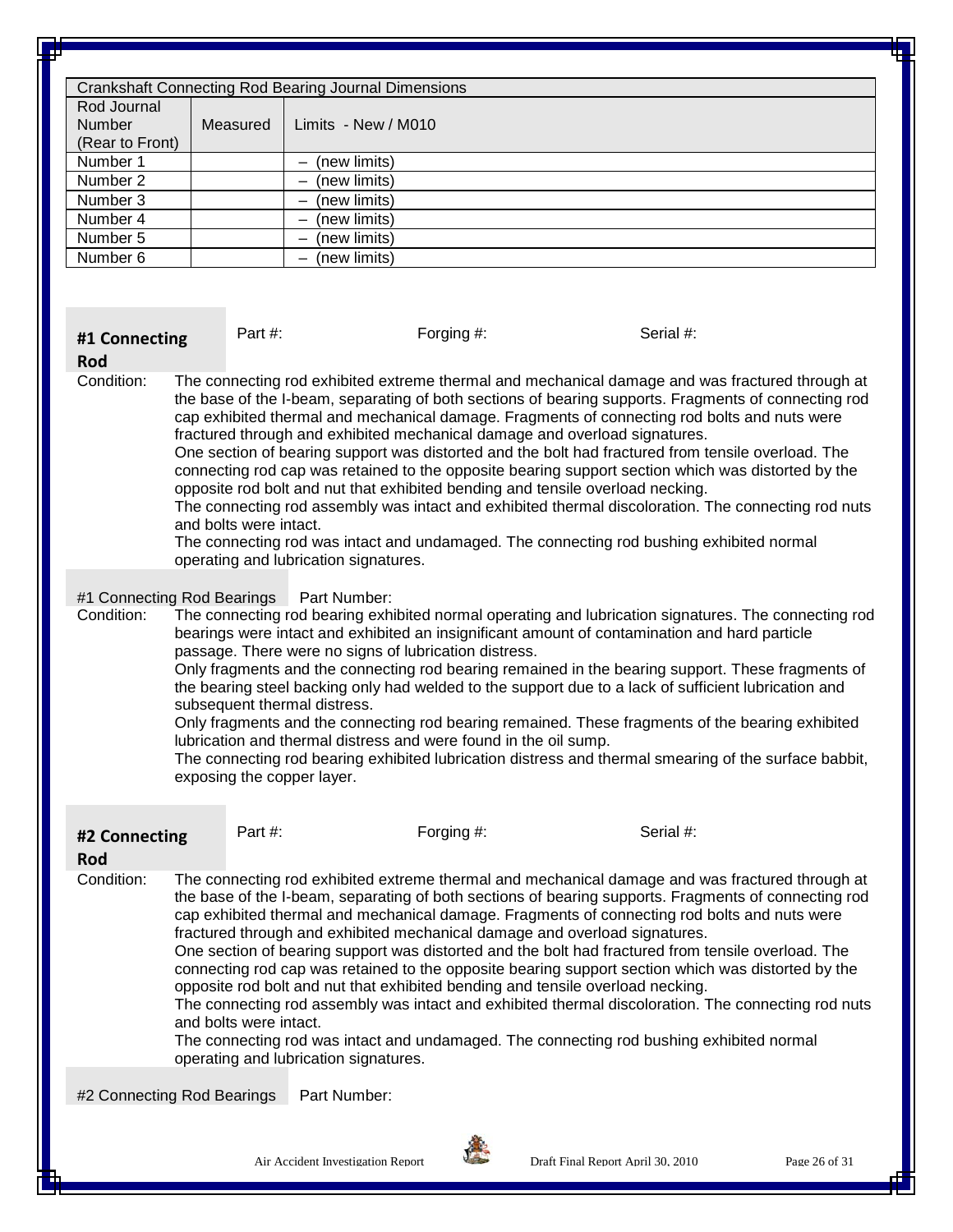| Condition:                 | The connecting rod bearing exhibited normal operating and lubrication signatures. The connecting rod<br>bearings were intact and exhibited an insignificant amount of contamination and hard particle<br>passage. There were no signs of lubrication distress.<br>Only fragments and the connecting rod bearing remained in the bearing support. These fragments of<br>the bearing steel backing only had welded to the support due to a lack of sufficient lubrication and<br>subsequent thermal distress.<br>Only fragments and the connecting rod bearing remained. These fragments of the bearing exhibited<br>lubrication and thermal distress and were found in the oil sump.<br>The connecting rod bearing exhibited lubrication distress and thermal smearing of the surface babbit,<br>exposing the copper layer.                                                                                                                                |                                                                                                                                                                                                                                                                                                                                                                                                                                                                                                                                                                                                                                                                                                                                                                                                                                                                                                                                                           |              |           |  |  |  |  |
|----------------------------|-----------------------------------------------------------------------------------------------------------------------------------------------------------------------------------------------------------------------------------------------------------------------------------------------------------------------------------------------------------------------------------------------------------------------------------------------------------------------------------------------------------------------------------------------------------------------------------------------------------------------------------------------------------------------------------------------------------------------------------------------------------------------------------------------------------------------------------------------------------------------------------------------------------------------------------------------------------|-----------------------------------------------------------------------------------------------------------------------------------------------------------------------------------------------------------------------------------------------------------------------------------------------------------------------------------------------------------------------------------------------------------------------------------------------------------------------------------------------------------------------------------------------------------------------------------------------------------------------------------------------------------------------------------------------------------------------------------------------------------------------------------------------------------------------------------------------------------------------------------------------------------------------------------------------------------|--------------|-----------|--|--|--|--|
| #3 Connecting<br>Rod       |                                                                                                                                                                                                                                                                                                                                                                                                                                                                                                                                                                                                                                                                                                                                                                                                                                                                                                                                                           | Part #:                                                                                                                                                                                                                                                                                                                                                                                                                                                                                                                                                                                                                                                                                                                                                                                                                                                                                                                                                   | Forging #:   | Serial #: |  |  |  |  |
| Condition:                 |                                                                                                                                                                                                                                                                                                                                                                                                                                                                                                                                                                                                                                                                                                                                                                                                                                                                                                                                                           | The connecting rod exhibited extreme thermal and mechanical damage and was fractured through<br>at the base of the I-beam, separating of both sections of bearing supports. Fragments of<br>connecting rod cap exhibited thermal and mechanical damage. Fragments of connecting rod bolts<br>and nuts were fractured through and exhibited mechanical damage and overload signatures.<br>One section of bearing support was distorted and the bolt had fractured from tensile overload. The<br>connecting rod cap was retained to the opposite bearing support section which was distorted by<br>the opposite rod bolt and nut that exhibited bending and tensile overload necking.<br>The connecting rod assembly was intact and exhibited thermal discoloration. The connecting rod<br>nuts and bolts were intact.<br>The connecting rod was intact and undamaged. The connecting rod bushing exhibited normal<br>operating and lubrication signatures. |              |           |  |  |  |  |
| Condition:                 | Part Number:<br>#3 Connecting Rod Bearings<br>The connecting rod bearing exhibited normal operating and lubrication signatures. The connecting<br>rod bearings were intact and exhibited an insignificant amount of contamination and hard particle<br>passage. There were no signs of lubrication distress.<br>Only fragments and the connecting rod bearing remained in the bearing support. These fragments<br>of the bearing steel backing only had welded to the support due to a lack of sufficient lubrication<br>and subsequent thermal distress.<br>Only fragments and the connecting rod bearing remained. These fragments of the bearing<br>exhibited lubrication and thermal distress and were found in the oil sump.<br>The connecting rod bearing exhibited lubrication distress and thermal smearing of the surface<br>babbit, exposing the copper layer.                                                                                  |                                                                                                                                                                                                                                                                                                                                                                                                                                                                                                                                                                                                                                                                                                                                                                                                                                                                                                                                                           |              |           |  |  |  |  |
| #4 Connecting<br>Rod       |                                                                                                                                                                                                                                                                                                                                                                                                                                                                                                                                                                                                                                                                                                                                                                                                                                                                                                                                                           | Part $#$ :                                                                                                                                                                                                                                                                                                                                                                                                                                                                                                                                                                                                                                                                                                                                                                                                                                                                                                                                                | Forging #:   | Serial #: |  |  |  |  |
| Condition:                 | The connecting rod exhibited extreme thermal and mechanical damage and was fractured through<br>at the base of the I-beam, separating of both sections of bearing supports. Fragments of<br>connecting rod cap exhibited thermal and mechanical damage. Fragments of connecting rod bolts<br>and nuts were fractured through and exhibited mechanical damage and overload signatures.<br>One section of bearing support was distorted and the bolt had fractured from tensile overload. The<br>connecting rod cap was retained to the opposite bearing support section which was distorted by<br>the opposite rod bolt and nut that exhibited bending and tensile overload necking.<br>The connecting rod assembly was intact and exhibited thermal discoloration. The connecting rod<br>nuts and bolts were intact.<br>The connecting rod was intact and undamaged. The connecting rod bushing exhibited normal<br>operating and lubrication signatures. |                                                                                                                                                                                                                                                                                                                                                                                                                                                                                                                                                                                                                                                                                                                                                                                                                                                                                                                                                           |              |           |  |  |  |  |
| #4 Connecting Rod Bearings |                                                                                                                                                                                                                                                                                                                                                                                                                                                                                                                                                                                                                                                                                                                                                                                                                                                                                                                                                           |                                                                                                                                                                                                                                                                                                                                                                                                                                                                                                                                                                                                                                                                                                                                                                                                                                                                                                                                                           | Part Number: |           |  |  |  |  |
|                            |                                                                                                                                                                                                                                                                                                                                                                                                                                                                                                                                                                                                                                                                                                                                                                                                                                                                                                                                                           |                                                                                                                                                                                                                                                                                                                                                                                                                                                                                                                                                                                                                                                                                                                                                                                                                                                                                                                                                           |              |           |  |  |  |  |

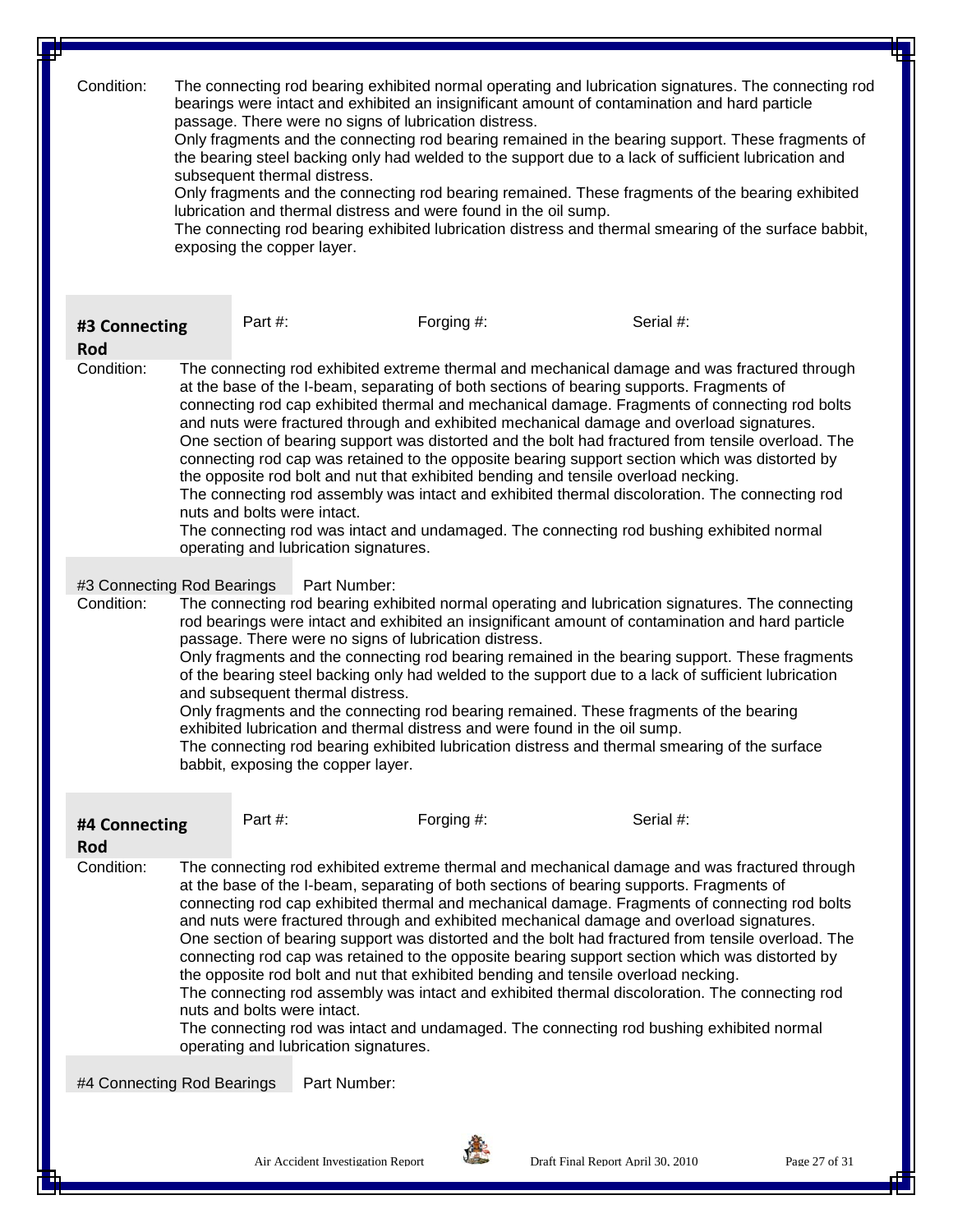Condition: The connecting rod bearing exhibited normal operating and lubrication signatures. The connecting rod bearings were intact and exhibited an insignificant amount of contamination and hard particle passage. There were no signs of lubrication distress.

> Only fragments and the connecting rod bearing remained in the bearing support. These fragments of the bearing steel backing only had welded to the support due to a lack of sufficient lubrication and subsequent thermal distress.

Only fragments and the connecting rod bearing remained. These fragments of the bearing exhibited lubrication and thermal distress and were found in the oil sump.

The connecting rod bearing exhibited lubrication distress and thermal smearing of the surface babbit, exposing the copper layer.

| #5 Connecting<br>Rod                                                         |  | Part $#$ :                                                                                                                                                                                                                                                                                                                                                                                                                                                                                                                                                                                                                                                                                                                                                                                                                                                                                                                                                | Forging $#$ :                                                                                                                                                                                                                                                                                                                                                                        |  | Serial #:                                                                                                                                                                                                                                                                                                                                                                                                      |  |  |  |  |
|------------------------------------------------------------------------------|--|-----------------------------------------------------------------------------------------------------------------------------------------------------------------------------------------------------------------------------------------------------------------------------------------------------------------------------------------------------------------------------------------------------------------------------------------------------------------------------------------------------------------------------------------------------------------------------------------------------------------------------------------------------------------------------------------------------------------------------------------------------------------------------------------------------------------------------------------------------------------------------------------------------------------------------------------------------------|--------------------------------------------------------------------------------------------------------------------------------------------------------------------------------------------------------------------------------------------------------------------------------------------------------------------------------------------------------------------------------------|--|----------------------------------------------------------------------------------------------------------------------------------------------------------------------------------------------------------------------------------------------------------------------------------------------------------------------------------------------------------------------------------------------------------------|--|--|--|--|
| Condition:                                                                   |  | The connecting rod exhibited extreme thermal and mechanical damage and was fractured through<br>at the base of the I-beam, separating of both sections of bearing supports. Fragments of<br>connecting rod cap exhibited thermal and mechanical damage. Fragments of connecting rod bolts<br>and nuts were fractured through and exhibited mechanical damage and overload signatures.<br>One section of bearing support was distorted and the bolt had fractured from tensile overload. The<br>connecting rod cap was retained to the opposite bearing support section which was distorted by<br>the opposite rod bolt and nut that exhibited bending and tensile overload necking.<br>The connecting rod assembly was intact and exhibited thermal discoloration. The connecting rod<br>nuts and bolts were intact.<br>The connecting rod was intact and undamaged. The connecting rod bushing exhibited normal<br>operating and lubrication signatures. |                                                                                                                                                                                                                                                                                                                                                                                      |  |                                                                                                                                                                                                                                                                                                                                                                                                                |  |  |  |  |
| #5 Connecting Rod Bearings<br>Condition:<br>and subsequent thermal distress. |  |                                                                                                                                                                                                                                                                                                                                                                                                                                                                                                                                                                                                                                                                                                                                                                                                                                                                                                                                                           | Part Number:<br>passage. There were no signs of lubrication distress.<br>Only fragments and the connecting rod bearing remained. These fragments of the bearing<br>exhibited lubrication and thermal distress and were found in the oil sump.<br>The connecting rod bearing exhibited lubrication distress and thermal smearing of the surface<br>babbit, exposing the copper layer. |  | The connecting rod bearing exhibited normal operating and lubrication signatures. The connecting<br>rod bearings were intact and exhibited an insignificant amount of contamination and hard particle<br>Only fragments and the connecting rod bearing remained in the bearing support. These fragments<br>of the bearing steel backing only had welded to the support due to a lack of sufficient lubrication |  |  |  |  |

| #6 Connecting<br>Rod       | Part $#$ : | Forging #:                                                                                                                                                                                                                                                                                                                                                                                                                                                                                                                                                                                                                                                                                                                                                                                                                                                                                                                                                | Serial #: |  |
|----------------------------|------------|-----------------------------------------------------------------------------------------------------------------------------------------------------------------------------------------------------------------------------------------------------------------------------------------------------------------------------------------------------------------------------------------------------------------------------------------------------------------------------------------------------------------------------------------------------------------------------------------------------------------------------------------------------------------------------------------------------------------------------------------------------------------------------------------------------------------------------------------------------------------------------------------------------------------------------------------------------------|-----------|--|
| Condition:                 |            | The connecting rod exhibited extreme thermal and mechanical damage and was fractured through<br>at the base of the I-beam, separating of both sections of bearing supports. Fragments of<br>connecting rod cap exhibited thermal and mechanical damage. Fragments of connecting rod bolts<br>and nuts were fractured through and exhibited mechanical damage and overload signatures.<br>One section of bearing support was distorted and the bolt had fractured from tensile overload. The<br>connecting rod cap was retained to the opposite bearing support section which was distorted by<br>the opposite rod bolt and nut that exhibited bending and tensile overload necking.<br>The connecting rod assembly was intact and exhibited thermal discoloration. The connecting rod<br>nuts and bolts were intact.<br>The connecting rod was intact and undamaged. The connecting rod bushing exhibited normal<br>operating and lubrication signatures. |           |  |
| #6 Connecting Rod Bearings |            | Part Number:                                                                                                                                                                                                                                                                                                                                                                                                                                                                                                                                                                                                                                                                                                                                                                                                                                                                                                                                              |           |  |

Air Accident Investigation Report **Draft Final Report April 30, 2010** Page 28 of 31

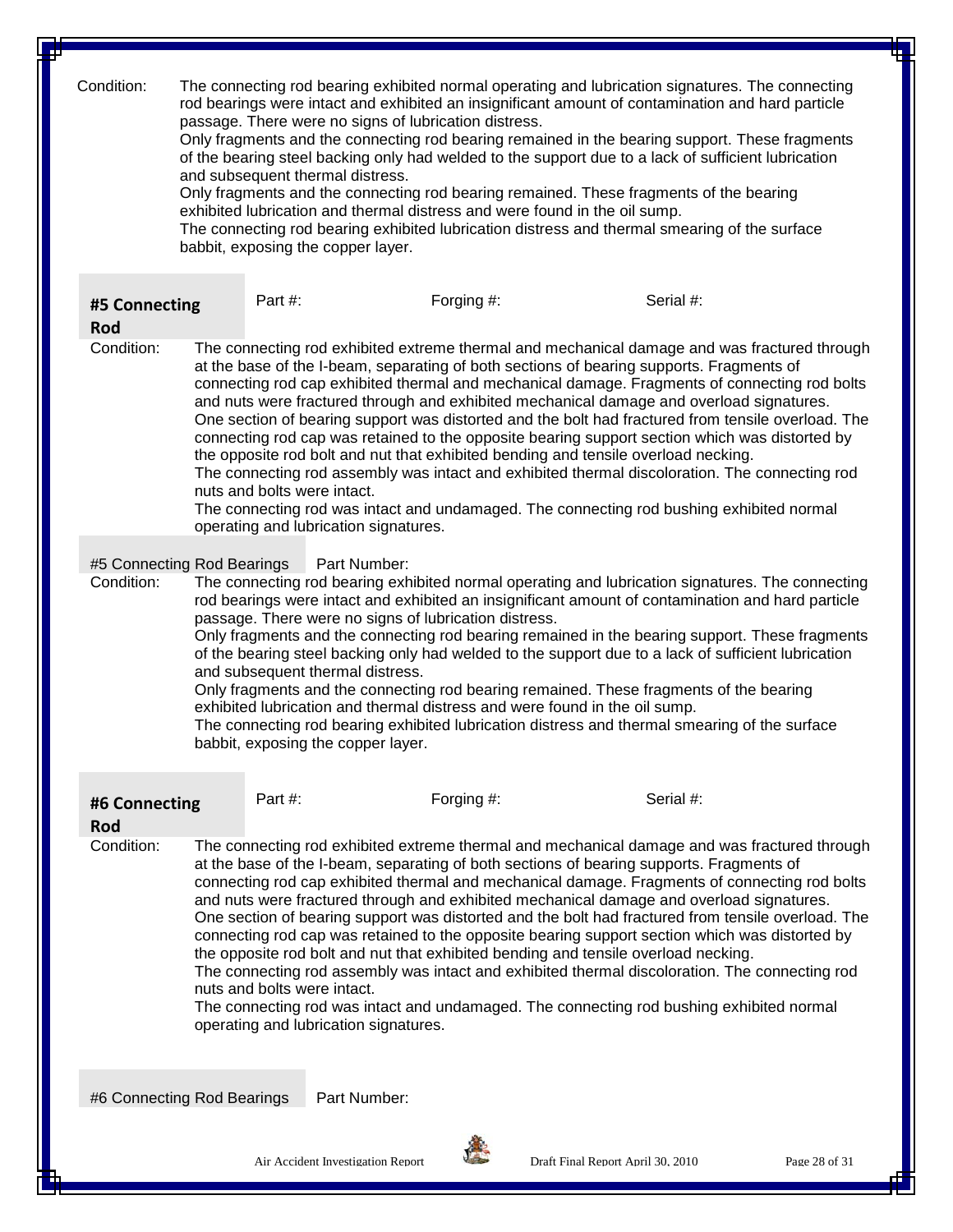Condition: The connecting rod bearing exhibited normal operating and lubrication signatures. The connecting rod bearings were intact and exhibited an insignificant amount of contamination and hard particle passage. There were no signs of lubrication distress.

> Only fragments and the connecting rod bearing remained in the bearing support. These fragments of the bearing steel backing only had welded to the support due to a lack of sufficient lubrication and subsequent thermal distress.

Only fragments and the connecting rod bearing remained. These fragments of the bearing exhibited lubrication and thermal distress and were found in the oil sump.

The connecting rod bearing exhibited lubrication distress and thermal smearing of the surface babbit, exposing the copper layer.

#### Connecting Rod Nut Tightening / Break-Away Torque Values

| Position                                      | #1<br>Upper | #1<br>Lower | #2<br>Upper | #2<br>Lower | #3<br>Upper | #3<br>Lower | #4<br>Upper | #4<br>Lower | #5<br>Upper | #5<br>Lower | #6<br>Upper | #6<br>Lower |
|-----------------------------------------------|-------------|-------------|-------------|-------------|-------------|-------------|-------------|-------------|-------------|-------------|-------------|-------------|
| Torque<br>Ft/Lbs.                             |             |             |             |             |             |             |             |             |             |             |             |             |
| <b>Bolt</b><br>Length<br>Tight                | 2.5         | 2.5         | 2.5         | 2.5         | 2.5         | 2.5         | 2.5         | 2.5         | 2.5         | 2.5         | 2.5         | 2.5         |
| <b>Bolt</b><br>Length<br>Loose                | 2.5         | 2.5         | 2.5         | 2.5         | 2.5         | 2.5         | 2.5         | 2.5         | 2.5         | 2.5         | 2.5         | 2.5         |
| <b>Bolt Length</b><br>$Retorque =$<br>in/lbs. | 2.5         | 2.5         | 2.5         | 2.5         | 2.5         | 2.5         | 2.5         | 2.5         | 2.5         | 2.5         | 2.5         | 2.5         |

**Camshaft** Part number:<br>Condition: LobeConditionGovernorGearEndDamage The camshaft lobes exhibitionGovernorGearEndDamage The camshaft lobes exhibitionGovernorGearEndDamage The camshaft lobes exhibitionGovernorGearEndDamage LobeConditionGovernorGearEndDamage The camshaft lobes exhibited normal operating signatures.

**Casting Number 1-3-5** Side:

#### 2-4-6 Side:

Serial number: R02AA521

#### **Work Order Numbers: None**

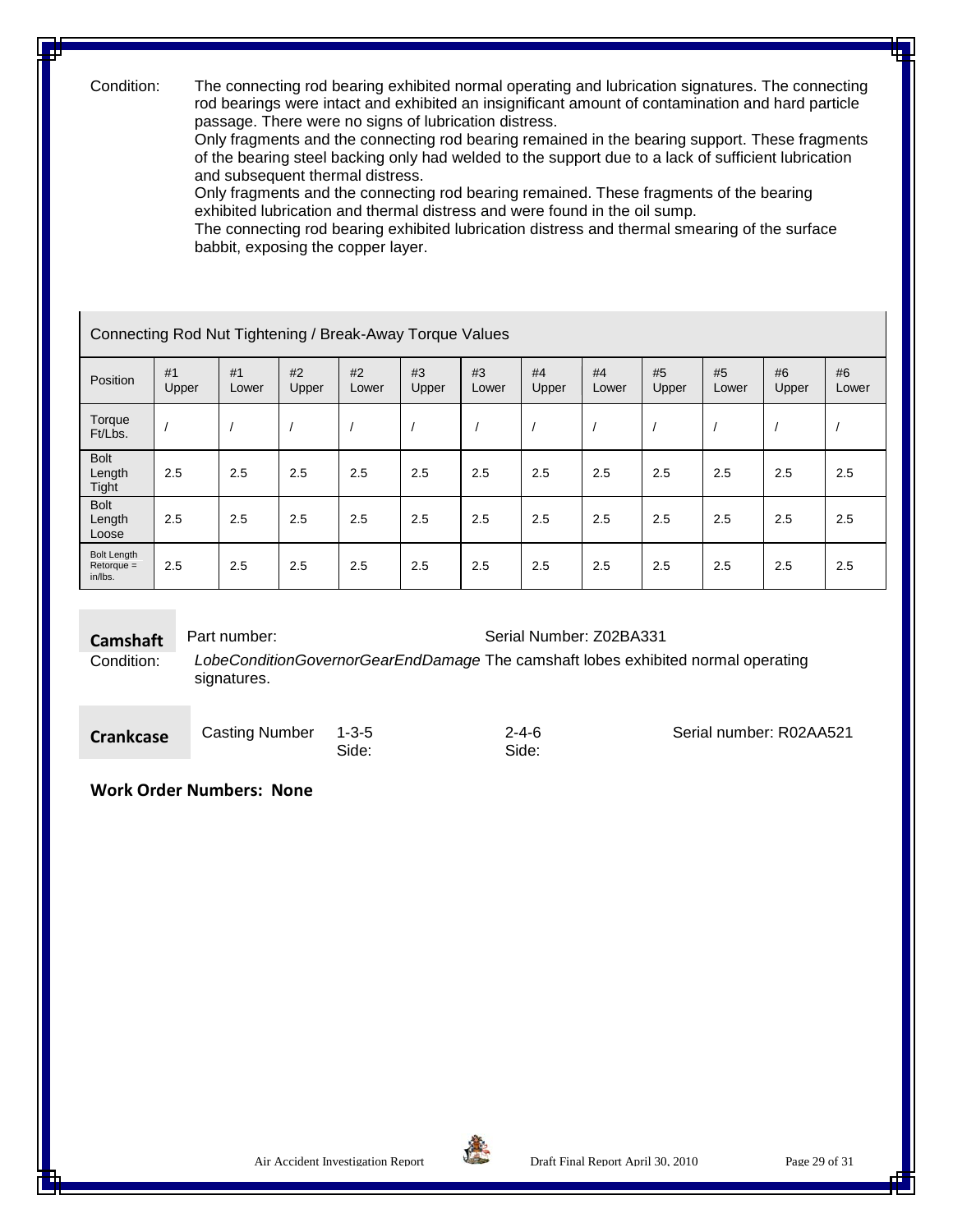| Condition:                 | The cylinder bays were intact and undamaged. The main bearing support mating surfaces were<br>intact and exhibited no signs of fretting. The main bearing support diameters were intact and<br>exhibited no signs of bearing movement or bearing tang lock-slot elongation.<br>The number one cylinder bay was intact and undamaged exhibited mechanical damage on the<br>forward side.<br>The number three cylinder bay exhibited mechanical damage at the centerline of the cylinder bore<br>that displaced the intake lifter bore from the crankcase casting.<br>The number five cylinder bay exhibited mechanical damage at the ten to one o'clock and the six<br>and eight o'clock positions of the cylinder bore.<br>The number two cylinder bay exhibited mechanical damage at the intake lifter bore and penetration<br>of the main oil galley.<br>The number four cylinder bay exhibited mechanical damage on the aft side.<br>The number six cylinder bay exhibited mechanical damage at the six to ten o'clock and at the six<br>o'clock positions of the cylinder bore.<br>The number? main bearing support mating surfaces were intact and exhibited no signs of fretting<br>or bearing tang lock-slot elongation. The number ? main bearing support diameter was intact and<br>exhibited no signs of bearing movement or rotation.<br>The number? main bearing support mating surfaces exhibited rough surfaces from fretting. The<br>number ? main bearing support diameter exhibited displaced material and mechanical damage<br>from bearing displacement. The number? main bearing support lock-slot was elongated, indicating<br>bearing shift.<br>The number? main bearing support mating surfaces exhibited rough surfaces from fretting. The<br>number ? main bearing support diameter exhibited displaced material and mechanical damage<br>from bearing rotation and extrusion. The number ? main bearing support lock-slot was elongated,<br>indicating bearing shift.<br>The number? main bearing support mating surfaces exhibited rough surfaces from fretting. The<br>number? main bearing support diameter exhibited displaced material, thermal damage and partial<br>bearing rotation signatures. The number ? main bearing support lock-slot was elongated, indicating<br>bearing shift.<br>The number? and? main bearing supports mating surfaces exhibited rough surfaces from fretting.<br>The number? and? main bearing support diameters exhibited displaced material, thermal damage<br>and bearing rotation signatures. The number ? and ? main bearing support lock-slots were<br>obliterated from bearing rotation.<br>The oil galleys and passages in the left and right crankcase halves were intact, clear and<br>unrestricted.<br>The oil filler was shipped loose from the engine. The oil filler housing exhibited damage at the<br>attached flange at the lower portion of the unit. There was no damage to the oil filler housing cap<br>seating area on the oil filler housing neck. The oil filler cap was found unattached to the oil filler. It<br>was discovered after the engine had been inverted and then rolled upright. It was found positioned<br>in an area adjacent to the oil filler housing attach point on the crankcase. |
|----------------------------|---------------------------------------------------------------------------------------------------------------------------------------------------------------------------------------------------------------------------------------------------------------------------------------------------------------------------------------------------------------------------------------------------------------------------------------------------------------------------------------------------------------------------------------------------------------------------------------------------------------------------------------------------------------------------------------------------------------------------------------------------------------------------------------------------------------------------------------------------------------------------------------------------------------------------------------------------------------------------------------------------------------------------------------------------------------------------------------------------------------------------------------------------------------------------------------------------------------------------------------------------------------------------------------------------------------------------------------------------------------------------------------------------------------------------------------------------------------------------------------------------------------------------------------------------------------------------------------------------------------------------------------------------------------------------------------------------------------------------------------------------------------------------------------------------------------------------------------------------------------------------------------------------------------------------------------------------------------------------------------------------------------------------------------------------------------------------------------------------------------------------------------------------------------------------------------------------------------------------------------------------------------------------------------------------------------------------------------------------------------------------------------------------------------------------------------------------------------------------------------------------------------------------------------------------------------------------------------------------------------------------------------------------------------------------------------------------------------------------------------------------------------------------------------------------------------------------------------------------------------------------------------------------------------------------------------------------------------------------------------------------------------------------------------------------------------------------------------------------------------------------------------------------------------------------------------------------------------------------------------------------------------------------------------------|
| <b>Accessory</b><br>Gears  | Condition: The accessory gears had continuity. The teeth were undamaged and exhibited<br>normal operating signatures.                                                                                                                                                                                                                                                                                                                                                                                                                                                                                                                                                                                                                                                                                                                                                                                                                                                                                                                                                                                                                                                                                                                                                                                                                                                                                                                                                                                                                                                                                                                                                                                                                                                                                                                                                                                                                                                                                                                                                                                                                                                                                                                                                                                                                                                                                                                                                                                                                                                                                                                                                                                                                                                                                                                                                                                                                                                                                                                                                                                                                                                                                                                                                                       |
|                            |                                                                                                                                                                                                                                                                                                                                                                                                                                                                                                                                                                                                                                                                                                                                                                                                                                                                                                                                                                                                                                                                                                                                                                                                                                                                                                                                                                                                                                                                                                                                                                                                                                                                                                                                                                                                                                                                                                                                                                                                                                                                                                                                                                                                                                                                                                                                                                                                                                                                                                                                                                                                                                                                                                                                                                                                                                                                                                                                                                                                                                                                                                                                                                                                                                                                                             |
| Turbocharger<br>Condition: | Part number: C295001-0101 / 406610-9005<br>Serial Number: XK016898<br>Garrett Allied Signal - The turbocharger could not be rotation by hand. The turbocharger exhibited<br>thermal discoloration and damage.                                                                                                                                                                                                                                                                                                                                                                                                                                                                                                                                                                                                                                                                                                                                                                                                                                                                                                                                                                                                                                                                                                                                                                                                                                                                                                                                                                                                                                                                                                                                                                                                                                                                                                                                                                                                                                                                                                                                                                                                                                                                                                                                                                                                                                                                                                                                                                                                                                                                                                                                                                                                                                                                                                                                                                                                                                                                                                                                                                                                                                                                               |
| <b>Controller</b>          | Serial Number:<br>Part number:                                                                                                                                                                                                                                                                                                                                                                                                                                                                                                                                                                                                                                                                                                                                                                                                                                                                                                                                                                                                                                                                                                                                                                                                                                                                                                                                                                                                                                                                                                                                                                                                                                                                                                                                                                                                                                                                                                                                                                                                                                                                                                                                                                                                                                                                                                                                                                                                                                                                                                                                                                                                                                                                                                                                                                                                                                                                                                                                                                                                                                                                                                                                                                                                                                                              |
| Condition:                 | The controller was connected to the TURBOCON Turbo Control Test Unit and a functional test<br>was performed. During testing the assembly replicated consistent function through its full<br>operational range.                                                                                                                                                                                                                                                                                                                                                                                                                                                                                                                                                                                                                                                                                                                                                                                                                                                                                                                                                                                                                                                                                                                                                                                                                                                                                                                                                                                                                                                                                                                                                                                                                                                                                                                                                                                                                                                                                                                                                                                                                                                                                                                                                                                                                                                                                                                                                                                                                                                                                                                                                                                                                                                                                                                                                                                                                                                                                                                                                                                                                                                                              |
|                            | Air Accident Investigation Report<br>Draft Final Report April 30, 2010<br>Page 30 of 31                                                                                                                                                                                                                                                                                                                                                                                                                                                                                                                                                                                                                                                                                                                                                                                                                                                                                                                                                                                                                                                                                                                                                                                                                                                                                                                                                                                                                                                                                                                                                                                                                                                                                                                                                                                                                                                                                                                                                                                                                                                                                                                                                                                                                                                                                                                                                                                                                                                                                                                                                                                                                                                                                                                                                                                                                                                                                                                                                                                                                                                                                                                                                                                                     |